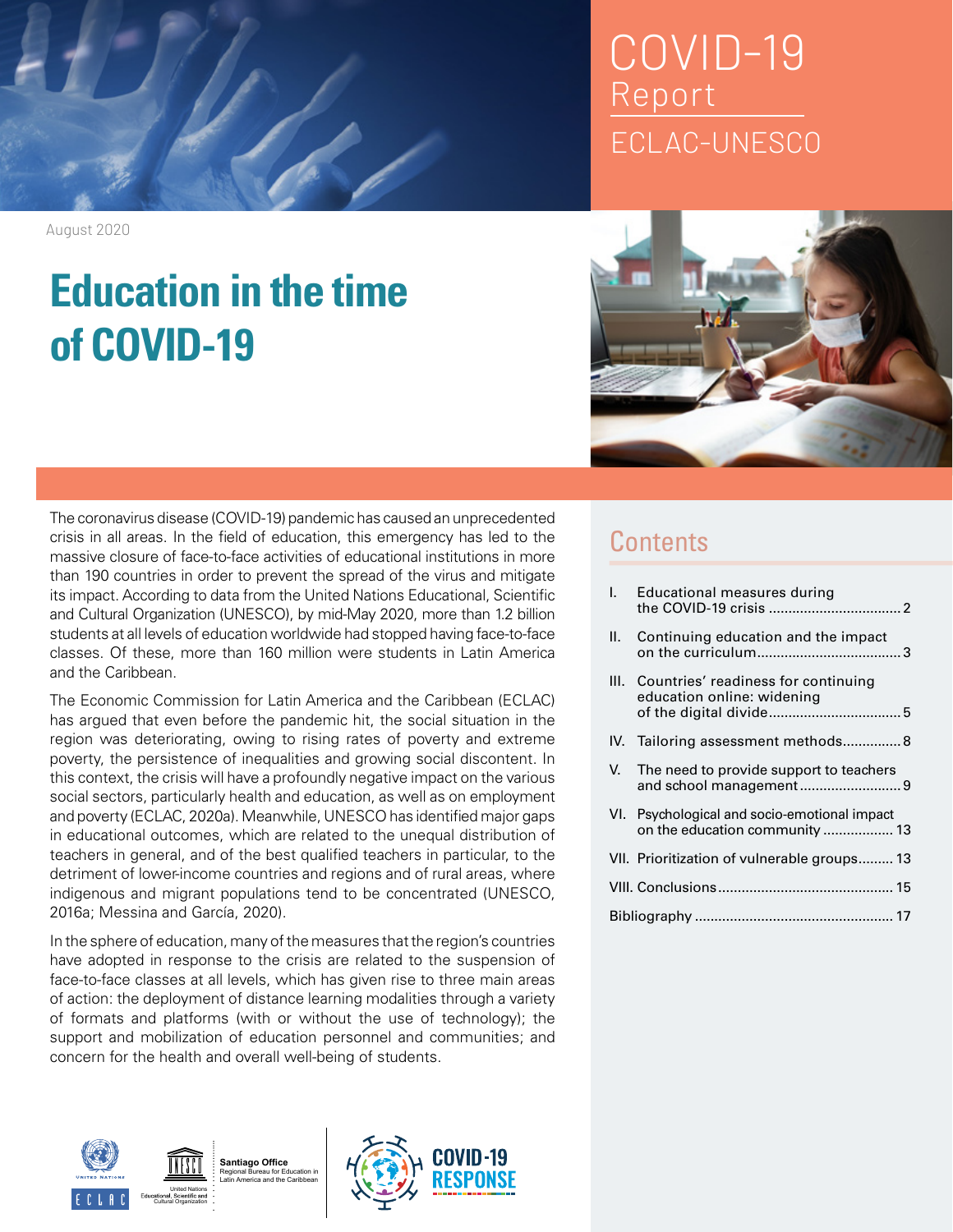The aim of this document is to shed light on various consequences that these measures will have on educational communities in the short and medium term, and to offer key recommendations on how to manage those consequences in the best possible manner, drawing attention to opportunities for learning and innovation in the post-pandemic education system.

#### **I. Educational measures during the COVID-19 crisis**<sup>1</sup>

The information collected on the 33 countries of Latin America and the Caribbean up to 7 July 2020 shows that, in the area of education, most of the measures taken are related to the suspension of face-to-face classes at all levels of education. Of these countries, 32 suspended face-to-face classes, with this measure still in force nationwide in 29 countries (Nicaragua has not taken this course of action). In Uruguay, schools began to reopen in rural areas as of 22 April, before opening nationwide on 29 June. In Saint Vincent and the Grenadines, a partial return began on 25 May, and in Ecuador the return to face-to-face classes began on 1 June. There was a partial return to faceto-face classes in Belize, Grenada and Saint Lucia during June. At the time of writing, the student population in the 32 countries affected by these measures has exceeded 165 million students, according to official UNESCO information (see figure 1).





Source: Economic Commission for Latin America and the Caribbean (ECLAC), on the basis of United Nations Educational, Scientific and Cultural Organization (UNESCO), "Education: from disruption to recovery" [online] https://en.unesco.org/covid19/educationresponse.

In addition to interrupting educational paths, school closures affect the diet and nutrition of the student population, especially in the most vulnerable sectors. At the time of writing (early July), 21 of the 33 countries have continued to operate school feeding programmes in various forms. The most widely used modality (13 countries) is the delivery of food kits to be prepared at home, followed by the provision of lunches (3 countries) and, to a lesser extent, cash transfers and food vouchers. In addition, many students access other services through schools, such as the provision of contraceptives, mental health services or recreational activities, which have also been disrupted.

Most countries (29 out of 33) have established ways of continuing to provide education services through various distance learning modalities. For example, 26 countries implemented Internetbased forms of learning and 24 established offline, distance learning strategies, including 22 countries which offer both modalities (offline and online), 4 have exclusively online modalities and 2 only offline modalities.

<sup>1</sup> Unless otherwise indicated, the cut-off date for the information used to prepare this report is 7 July 2020 for ECLAC and 16 June 2020 for UNESCO.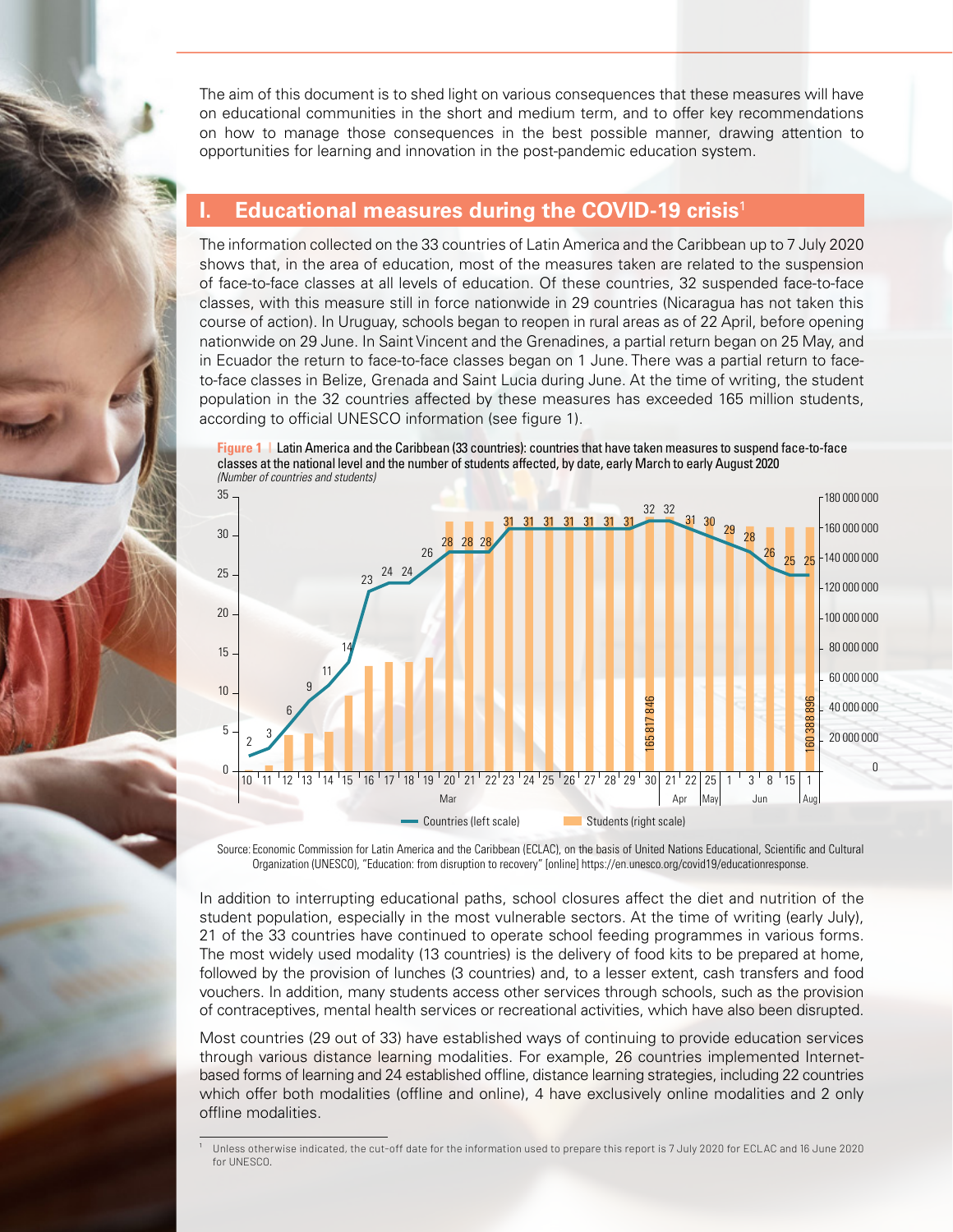Among the online distance learning modalities, the use of virtual, asynchronous learning platforms in 18 countries is noteworthy, while only 4 countries offer live classes (Bahamas, Costa Rica, Ecuador and Panama). With regard to offline distance learning methods, 23 countries broadcast educational programmes through traditional media such as radio or television (see figure 2).



**Figure 2** | Latin America and the Caribbean (29 countries): strategies for continuing education through distance learning modalities *(Number of countries)*

Source:Economic Commission for Latin America and the Caribbean (ECLAC), on the basis of Information System on Educational Trends in Latin America (SITEAL), "Sistematización de respuestas de los sistemas educativos de América Latina a la crisis de la COVID-19", 2020 [online] https://www.siteal.iiep.unesco.org/respuestas\_educativas\_covid\_19.

At the time of writing, only 8 of the 33 countries provided technological devices as one of the measures adopted to implement distance learning activities (Argentina, Chile, Colombia, El Salvador, Jamaica, Peru, Saint Vincent and the Grenadines, and Uruguay). For several years now, Uruguay has had a State policy, in the framework of the Ceibal Plan, that includes providing the school population with devices (laptops or tablets). In addition, to carry out distance learning activities, the strategies of 14 countries include providing training resources for teachers, especially with regard to tools for the use and management of information and communication technologies (ICTs).

#### **II. Continuing education and the impact on the curriculum**

Within the framework of the suspension of face-to-face classes, the need to maintain educational continuity has presented challenges to which countries have responded with different remote options and solutions, including adjusting the school calendar and how the curriculum is implemented, all adapted, prioritized and adjusted in various ways. In order to make adjustments, it is necessary to take into account the characteristics of national or subnational curricula, the country's resources and capacities to develop distance learning processes, the levels of segregation and educational inequality in the country, and how much of the school year had elapsed. While some of the region's countries such as Mexico and the Dominican Republic and some areas of Ecuador and Brazil were in the middle of the school year when the pandemic began, the vast majority were at the beginning.

Most countries have digital resources and platforms that can be accessed remotely, which have been bolstered with unprecedented speed by the ministries of education by online resources and the launch of free-to-air television or radio programming. However, few countries in the region have national digital education strategies with a model that takes advantage of ICTs (Álvarez Marinelli and others, 2020). This is compounded by unequal access to an Internet connection, which results in an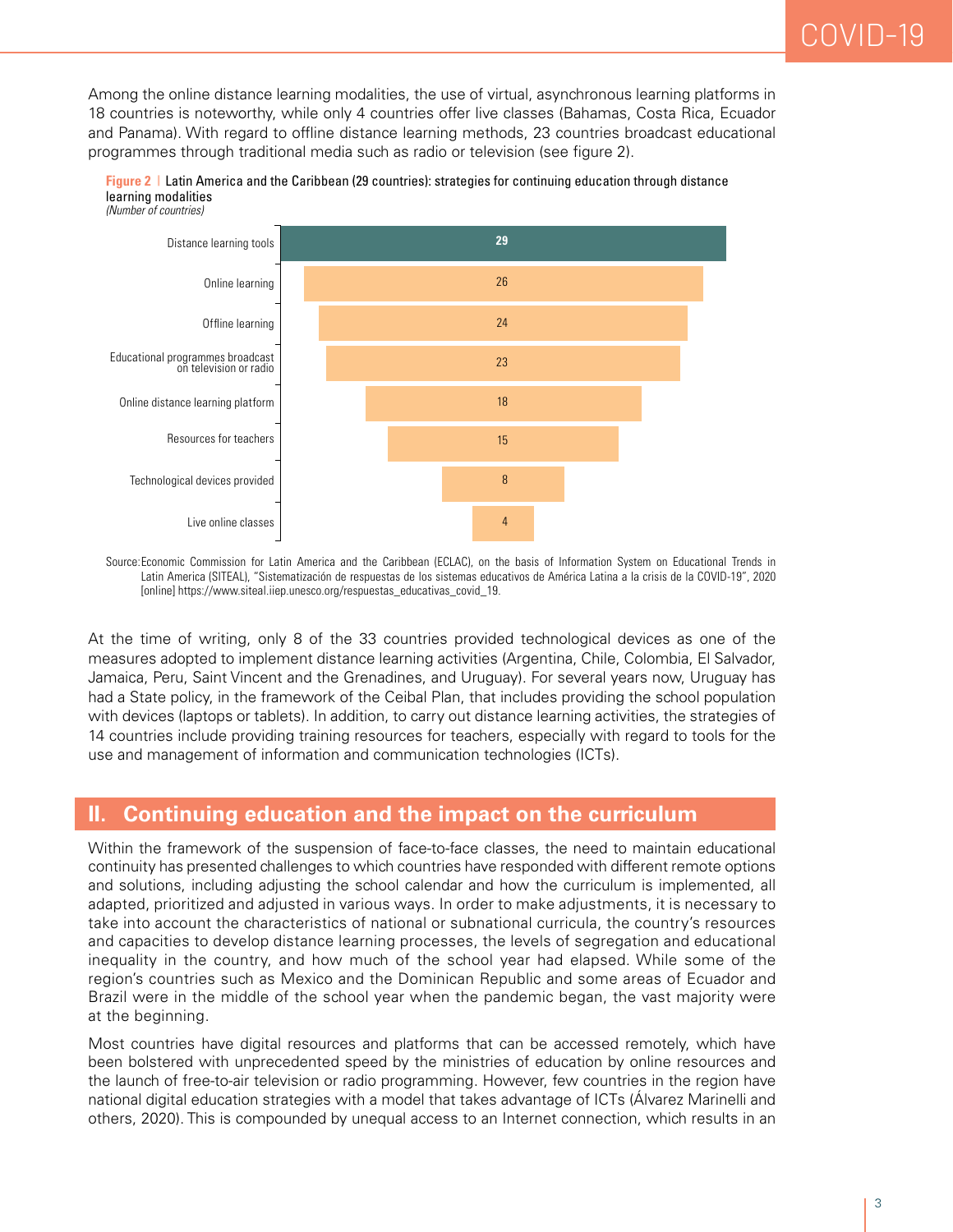uneven distribution of resources and strategies, mainly affecting lower-income or more vulnerable groups (Rieble-Aubourg and Viteri, 2020). To address this situation, authorities must, on the one hand, prioritize efforts aimed at maintaining contact and educational continuity for those populations that have greater difficulty connecting and live in social and economic conditions that are least conducive to supporting education processes at home, and, on the other hand, design protocols for resuming and continuing education when the schools eventually reopen, which take into account the differences and inequalities that will deepen during this crisis.

The pandemic has transformed the contexts in which curricula are implemented, not only because of the use of platforms and the need to consider circumstances other from those for which the curriculum was originally designed, but also because certain knowledge and competencies are more relevant in the current context. A number of decisions need to be taken and resources made available that present a challenge for school systems, educational establishments and teachers. This is true of curricular adjustments and prioritization and the contextualization needed to ensure that the contents are relevant to the current emergency situation, based on consensus among all relevant stakeholders. Equally important, these adjustments must prioritize the competencies and values that have come to the fore in the current situation, namely solidarity, self-directed learning, care for oneself and others, social-emotional skills, health and resilience, among others.

A controversial and complex issue is the decision-making criteria and approaches regarding learning priorities and how to make adjustments. An alternative is to select curricular content that are more relevant, which are prioritized over others. Another possibility is to integrate the contents and learning objectives into interdisciplinary thematic clusters that allow various subjects to be addressed at the same time through topics that are particularly pertinent and relevant for pupils in the current context, using project or research methodologies that allow for an joined-up approach to learning. Under this approach, value must be attached to teachers' independence and to developing complex competencies among teachers. Some countries have prepared curriculum prioritization proposals that include a reduced set of fundamental learning objectives in different disciplines, moving from curriculum prioritization to the current curriculum, adopting a modular approach to content by level, shifting from basic education to new learning associated with integrated or significant objectives that can create links between subjects.

Curriculum adaptation, flexibility and contextualization should address elements such as the prioritization of learning objectives and content that enable a better understanding of and response to the crisis, incorporating aspects related to care and health, critical and reflective thinking with regard to information and news, understanding social and economic trends, and encouraging behaviour that is empathetic, tolerant and non-discriminative, among other things. Meanwhile, a balance must be sought between identifying core competencies, which will be necessary in order to continue learning, and deepening the comprehensive and humanistic character of education, without giving in to pressure to strengthen only instrumental learning.

Likewise, when adjusting curricula and developing pedagogical resources, the needs of groups with specific requirements should be considered. For example, adjustments must be made and the necessary support provided for students with disabilities or who live in various conditions and situations that make it difficult for them to continue their studies. The linguistic and cultural diversity of migrant populations and indigenous communities must also be addressed. Likewise, a gender perspective must be incorporated in order to make visible and eradicate situations of gender inequality or violence that could be worsening under lockdown.

For now, it is impossible to say with any certainty what impact the crisis will have on the implementation of curricula in the different grades of primary and secondary education, but it is expected that differences in learning achievement will be exacerbated, in light of the prevailing educational inequalities and unequal access to curriculum coverage.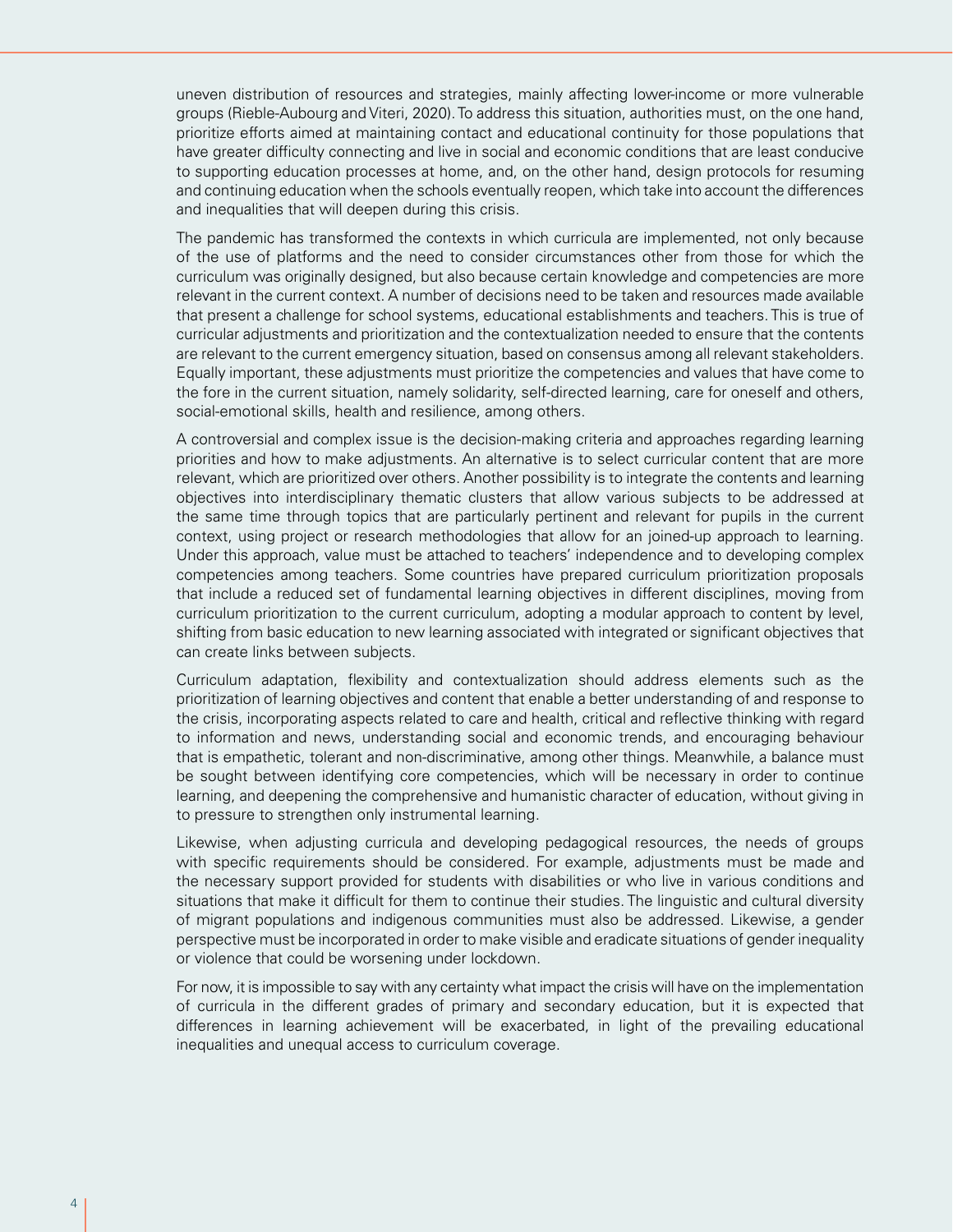#### **III. Countries' readiness for continuing education online: widening of the digital divide**

As most countries have opted to ensure educational continuity through online resources, the Internet presents a unique opportunity: the plethora of pedagogical resources and knowledge as well as the various communication tools available provide ideal platforms to bring schools and learning processes closer to homes and to students in lockdown. In recent decades, many Latin American countries have made significant investments in digital infrastructure in school systems. Education policies on digital technology were implemented quite early on in some of the countries in the late 1980s. Until the mid-1990s, the strategies in Latin America were generally aimed at improving learning and teaching outcomes within schools. The focus then shifted to giving pupils access to equipment, with special attention paid to the lower socioeconomic strata in an attempt to level the playing field and ensure equality. In recent years, with the widespread availability of mobile connectivity and the increased accessibility of digital devices, policy focus has shifted to the development of digital skills in pupils (Trucco and Palma, 2020).

Despite these efforts, as is often the case in processes of change, the countries of Latin America and the Caribbean are not equally prepared to tackle this crisis by capitalizing on digitization. While the region has made significant progress in terms of reducing gaps in access to the digital world, particularly bolstered by the widespread availability of mobile connectivity, there are still considerable gaps in material access to the digital world, which has important implications for the opportunities and participation of new generations (ECLAC, 2019; Trucco and Palma, 2020). In 2016, the average for 14 Latin American countries showed that around 42% of people living in urban areas had Internet access at home, compared with 14% of those living in rural areas (ECLAC, 2019). These figures are significantly higher when mobile Internet access is taken into account, but few countries have such data available.

In 2018, about 80% of 15-year-old students from the region who took the Programme for International Student Assessment (PISA) test had Internet access at home and only 61% had access to a computer (see figure 3). Only one third of students had educational software at home, compared with more than half of students on average in OECD countries. In general, students across the region have less equipment than students in OECD countries and, while most of them do have connectivity, a significant proportion remains completely excluded, especially in countries with limited resources. It should be noted that adolescents have greater access to the Internet and mobile phones than primary school children, as evidenced by the data from Kids Online surveys in the region (Trucco and Palma, 2020). In addition, with secondary school drop-out rates still high in the region, significant proportions of 15-year-olds are already out of school in many of these countries.

Household access to digital devices is also very unequal in the countries of the region. Beyond access to mobile phones, laptop computers are the most common device in households; on average, around 57% of students in the seven countries analysed have laptops at home, as shown in figure 4. However, there are significant disparities in access to each type of device, by socioeconomic and cultural status. Between 70% and 80% of students in the highest socioeconomic and cultural quartile (quartile IV) have laptops at home, compared to only 10% or 20% of students in quartile I (see figure 4). The exceptions are Chile and Uruguay, where there is greater access to this type of equipment, thanks, in part, to public programmes that provide portable devices. Access to desktop computers and tablets is more limited. Consideration must be given to the implications of difference in access in the current context, as it is highly likely that several members of a household will need to use the same device in order to continue education or work activities from home.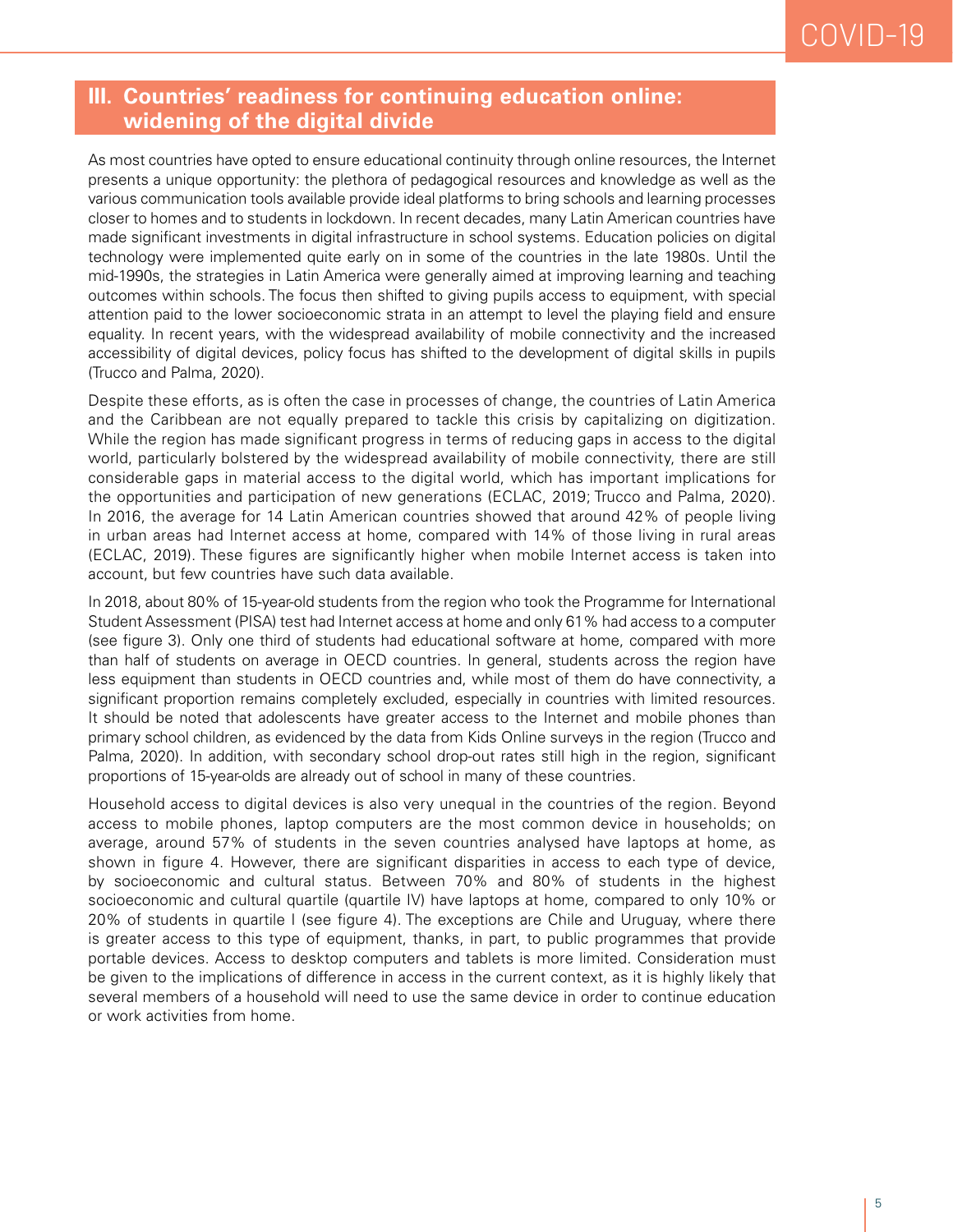



Source: Economic Commission for Latin America and the Caribbean (ECLAC), on the basis of data from Organization for Economic Cooperation and Development (OECD), Programme for International Student Assessment (PISA) 2018.





Source: Economic Commission for Latin America and the Caribbean (ECLAC), on the basis of data from Organization for Economic Cooperation and Development (OECD), Programme for International Student Assessment (PISA) 2018.

Access to Internet connection is much more widespread and, with the exception of Mexico and Panama, there are smaller socioeconomic and cultural gaps (see figure 5). The role of mobile connectivity in increasing access opportunities is thus clear. The findings of this and previous analyses show that there is a wide and complex range of access methods available, and that it is therefore not enough to have Internet access —not all methods offer the same usability, which is also highly dependent on the quality of the connection and the type of device (Trucco and Palma, 2020). Thus, there is a need to enhance real access for disadvantaged populations, since a mobile Internet connection is frequently provided through prepaid plans with limited minutes that are insufficient for browsing or using the learning platforms and other channels put in place for educational continuity.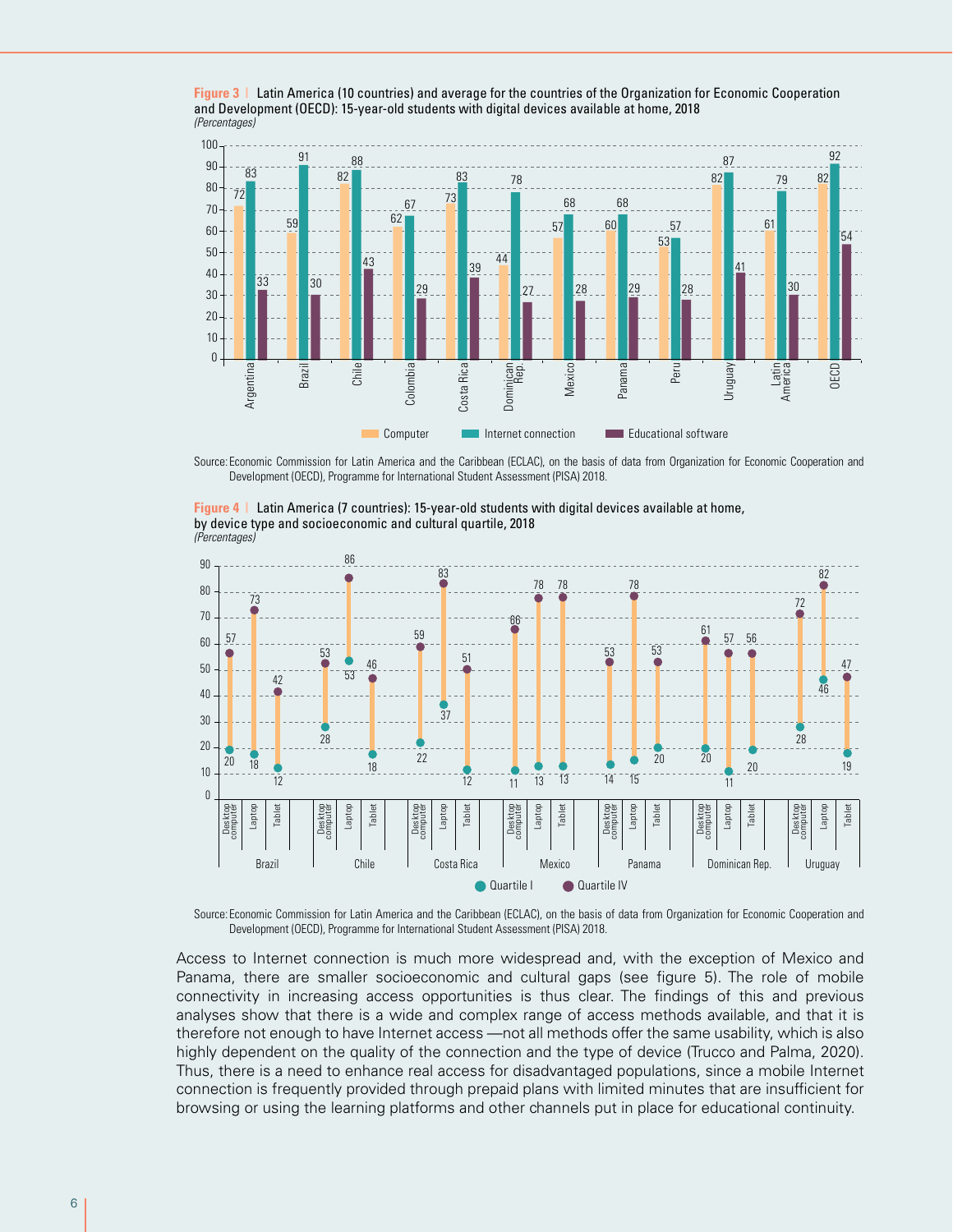

**Figure 5** | Latin America (7 countries): 15-year-old students with Internet access at home, by connection type and socioeconomic and cultural quartile, 2018 *(Percentages)*

Source: Economic Commission for Latin America and the Caribbean (ECLAC), on the basis of data from Organization for Economic Cooperation and Development (OECD), Programme for International Student Assessment (PISA) 2018.

Unequal access to online learning opportunities widens pre-existing gaps in access to information and knowledge, hindering socialization and inclusion in general, not to mention the learning process that distance education seeks to provide. These gaps must be viewed from a multidimensional perspective, for it is not merely a question of differences in access to equipment but also in the skill sets needed to leverage the potential of ICT, which are uneven among students, teachers and the family members overseeing the current homeschooling processes. Therefore, it is key for policies promoting more equal access to technology to begin by recognizing the various dimensions that structure social inequalities in the region and working intentionally to reverse them.

Figure 6 shows that as early as 2018, most 15-year-old students in the seven countries of the region that participated in the PISA test used ICT for schoolwork-related activities: communicating with teachers, doing homework and browsing online for research or for study content, among others. This suggests that these young people already had a head start in a process that was expedited in the context of the COVID-19 pandemic. However, this prior experience was not universal and, moreover, there are marked differences in students' socioeconomic and cultural status and their use of the Internet for schoolwork: there is a higher proportion of students with experience among those from higher socioeconomic and cultural backgrounds (see figure 6). In addition to socioeconomic and cultural differences, age also influences online activity, which increases significantly in adolescence. It is in adolescence that use of the Internet through activities related to socialization and entertainment begins, so it is likely that primary school children are at a disadvantage when it comes to the continuation of studies online (Trucco and Palma, 2020).

In the medium and long term, preparing to bridge this wider digital divide creates virtuous synergies of social and cultural inclusion for children and adolescents, opening up lifelong opportunities and the skills to deal with future crises. Beyond the skills and educational activities involved in cognitive learning, it is essential to develop self-care and effective risk management strategies, as well as to train students how to protect themselves as Internet users, particularly in light of the current circumstances in which children and adolescents spend more time online. Not all of them start off with the same knowledge, attitudes and learning required to develop and adopt coping strategies to benefit from the opportunities offered by the Internet and to reduce or deal with the risks (Trucco and Palma, 2020). Similarly, not all teachers are well prepared to conduct and facilitate educational continuity online, as discussed below.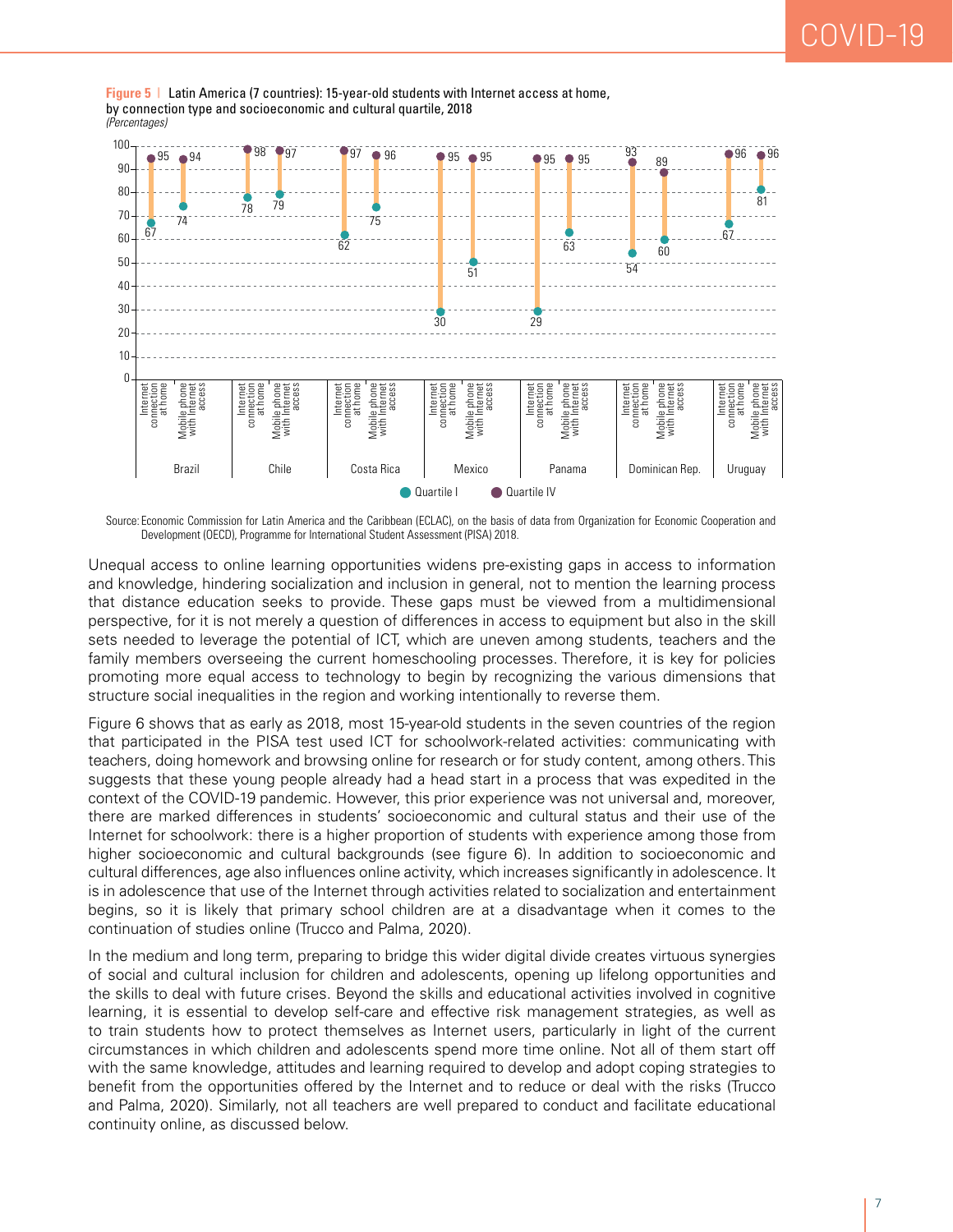



Source: Economic Commission for Latin America and the Caribbean (ECLAC), on the basis of data from Organization for Economic Cooperation and Development (OECD), Programme for International Student Assessment (PISA) 2018.

a Simple average for Brazil, Chile, Costa Rica, Dominican Republic, Mexico, Panama and Uruguay.

As early as 2008, UNESCO had developed a set of standards to help policymakers and curriculum developers identify the skills that teachers need to deliver education supported by technology. The standards were updated in 2011 and again in 2018 in response to technological advances and to the new vision of the 2030 Agenda for Sustainable Development, incorporating the principles of equity and inclusion. The document, *UNESCO ICT Competency Framework for Teachers*, identifies 18 competencies organized around 6 aspects of teaching practice (understanding ICT in education policy; curriculum and assessment; pedagogy; application of digital skills; organization and administration; and teacher professional learning) and in three levels of pedagogical use of ICT by teachers: knowledge acquisition, knowledge deepening and knowledge creation (UNESCO, 2018a).

The idea behind the initiative is that teachers who use their ICT competencies in practising their profession are better equipped to provide quality education and to effectively develop schoolchildren's ICT skills. Although these standards have existed for some time, few institutions have adopted them with a view to adapting initial teacher training programmes so that future generations of teachers can develop the skills needed for education in the twenty-first century.

#### **IV. Tailoring assessment methods**

Assessing and monitoring learning —as well as providing feedback— are important for understanding schoolchildren's progress and taking appropriate pedagogical actions to improve it.

Distance learning activities have reaffirmed the formative role of assessments. Drawing information on each student's individual learning from diagnostic and follow-up exercises, teachers can provide feedback and modify their teaching strategies to make them more effective. Moreover, the development of formative assessment and self-assessment instruments facilitates a collaborative process between teachers and students for evaluating their progress towards intended learning outcomes.

Similarly, guidelines or policy adjustments are needed to address issues such as class promotion and the application of standardized or large-scale assessments. Some countries have opted to eschew repetition and to pursue educational continuity and recovery for the next few years, to cancel or postpone assessments, or to adopt alternative approaches and methodologies for testing and validating learning.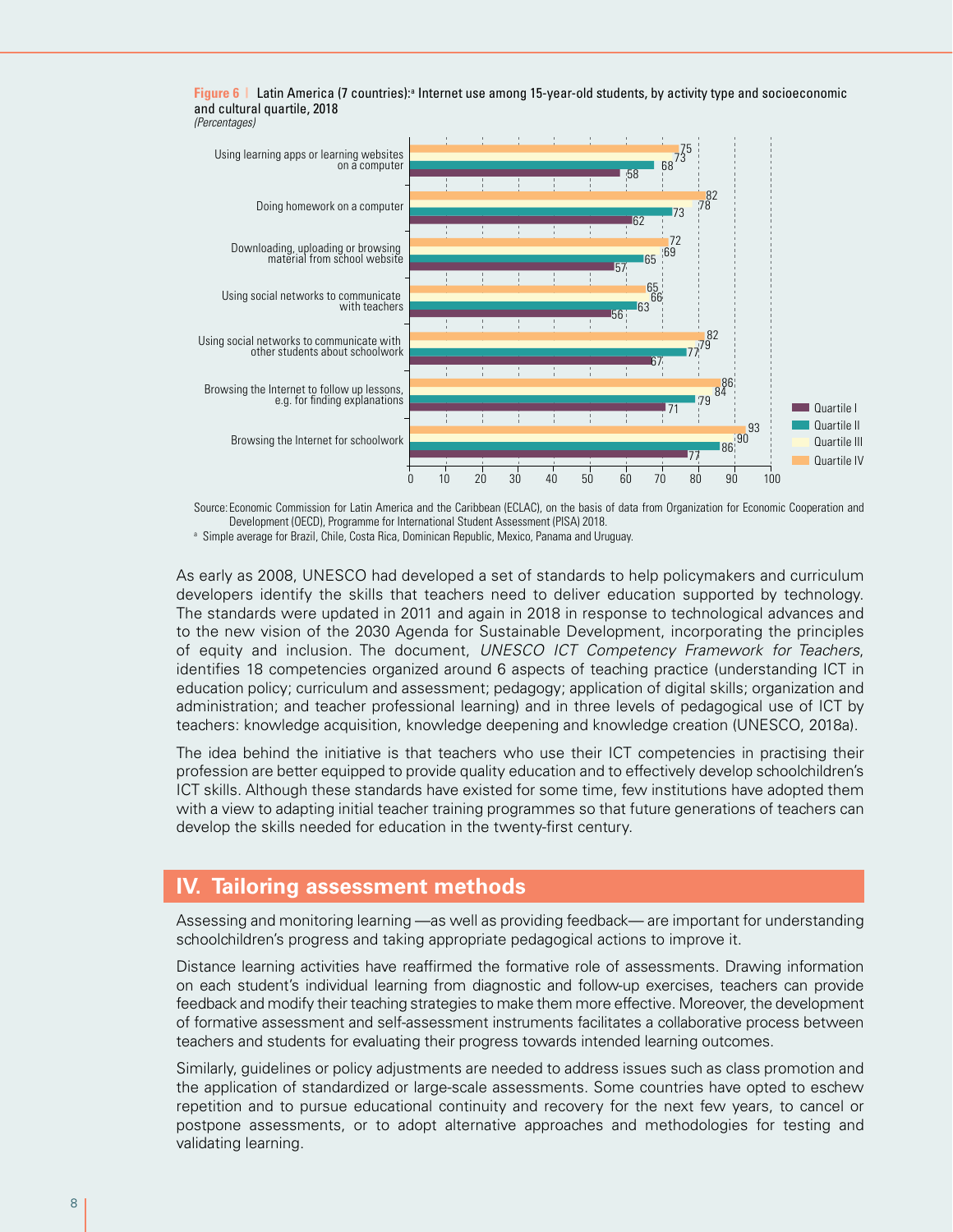According to data collected by the Regional Bureau for Education in Latin America and the Caribbean (OREALC/UNESCO Santiago), in April 2020, several Latin American countries started to make decisions regarding the administration of large-scale assessments. For example, Mexico has introduced an alternative assessment that takes into account the fact that major tests and assessments, including the learning portfolio assessment, will not be administered and there will be no end-of-year examinations for the current school year. Ecuador, meanwhile, is postponing some certification tests for education professionals and is considering alternative methods for national student assessments. Other countries have opted to cancel various national examinations: such is the case in Argentina, with the national assessment for schools with extended school days; in Costa Rica, with the fifth grade national mandatory assessment (*Pruebas Nacionales de Fortalecimiento de Aprendizajes para la Renovación de Oportunidades Primaria* (FARO)); and the Dominican Republic, with the national assessment for third grade students *(Evaluación Diagnóstica Nacional de Tercer Grado de Primaria)*. In many of these cases, countries must also overcome the problems associated with the suspension of legally mandated exercises, the results of which serve as inputs for the production of indicators or for decision-making with regard to national or local education policies.

Given the value of the information available through these examinations and their usefulness for education systems, they must be conducted under ideal conditions to ensure fairness, as well as confidence in their administration and use of the information gleaned from them. The current situation is far from ideal in this regard and countries will have to give priority to greater objectives than the regular administration of assessment tools.

Countries have a responsibility to define the strategy to be followed regarding assessment processes, and this is not a negligible matter among all decisions being made. While there are no universal solutions, some minimal considerations must be taken into account. First, it is important to weigh the timeliness and usefulness of assessment in providing feedback to students, and to monitor students' learning and the effects of the strategies implemented in the current context, with a view to the reopening of schools. Second, efforts must be made to identify mechanisms that ensure equality in assessment processes, bearing in mind that the current crisis continues to affect various aspects of preparation for examinations, including progression of learning, the availability of infrastructure, and even the state and development of social-emotional skills.

Lastly, there is no one-size-fits-all approach for all countries. The effects and severity of the pandemic vary in each country, and the evolution of the crisis calls for rapid and innovative responses that are specific to local needs. To this end, it is crucial to draw on experiences from other countries and to consult with teachers and experts from academia and other sectors to widen the scope for developing curricula and assessment methods.

#### **V. The need to provide support to teachers and school management**

Teachers and education staff as a whole have played a key role in the response to the COVID-19 pandemic and have had to face a number of different emerging demands during the social and health crisis. Most teachers have not only had to re-plan and adapt education processes —including adjusting methods and curricula, designing materials, and diversifying the media, formats and platforms used— but have also had to take part in activities to safeguard the material safety of pupils and their families, such as distributing food, health products and school materials. Teachers and educational staff have had to face the demands of providing socioemotional and mental health support to pupils and their families, which is an aspect of their work that has become increasingly important during the pandemic.

In performing their teaching activities and meeting these new demands teachers often find themselves with inadequate training and resources to address the challenges of adapting teaching content and formats to pupils in disadvantaged situations. Even before the pandemic, teachers in the region had few opportunities for training on inclusion (UNESCO, 2018b) or for working with pupils in less favoured and more diverse contexts (UNESCO, 2013).

In addition, the new circumstances have meant teachers have to use virtual platforms and methodologies with which they may not be familiar. Although most Latin American countries that participated in the latest Teaching and Learning International Survey (TALIS) by OECD (2019) reported that teachers had received training in use of ICT for teaching in their formal education or training (64%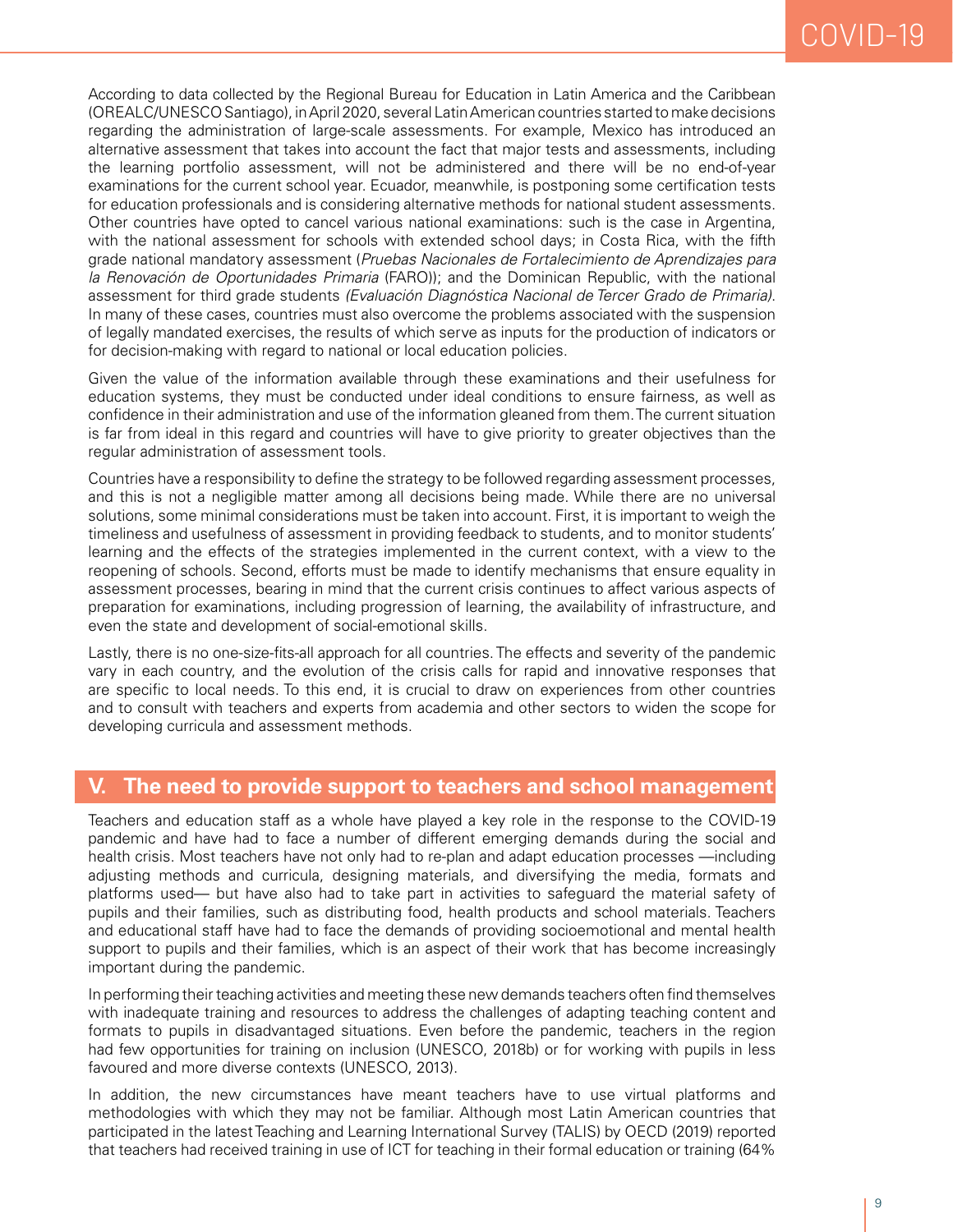of teachers in Brazil, 77% in Chile, 75% in Colombia, 77% in Mexico and 53% in the City of Buenos Aires), teachers in these countries consider that they urgently need training in this area; indeed, it is the second most in demand. Similarly, a high percentage of principals (59% in Brazil, 64% in Colombia, 44% in Mexico and 39% in the City of Buenos Aires) reported shortage or inadequacy of digital technology for instruction (OECD, 2019).

According to a survey in Mexico (Mancera Corucera, Serna Hernández and Barrios Belmonte, 2020), remote work strategies include tasks such as filling out books or study guides, requesting homework, making videos explaining content, working on specific websites and giving online classes. However, online classes and video recordings are much more common in private schools (where 56% and 43% of teachers perform these activities, respectively) than in other schools (where the proportions are below 10%).

The need to adjust to distance education has also created responsibilities and demands that hugely increase the time teachers spend preparing classes, ensuring suitable connections, and following up on their pupils in various formats. For example, in Chile, in a self-assessment survey 63% of teachers reported working more or much more than before, and more than half considered that conditions are worse than before the pandemic for teaching well and balancing time spent on domestic work and teaching work. The situation is particularly bad among female teachers, with a proportion 10 percentage points higher than for male teachers (Elige Educar, 2020). In Latin America and the Caribbean, most teachers are women: in preschool education 95.5% of teachers are women, in primary education 78.2%, and in secondary education 57.8% (UIS, 2018). Before the pandemic, women teachers were facing double working hours, which included not only classroom work, but also non-classroom teaching duties such as administrative tasks and lesson planning and preparation, as well as unpaid domestic and care work.

The opportunities for continuing to teach remotely are very unequal between different territories and segments of society in each country. For example, in Mexico, a survey of nearly 4,000 teachers at the preschool, primary and secondary levels in the 32 states revealed that, on average, 85% of teachers were engaged in distance education. However, in the poorest region of the country, on 20 April 2020 only 64% of teachers were working remotely (Mancera Corucera, Serna Hernández and Barrios Belmonte, 2020). The same survey also shows marked differences between public and private schools. The time spent on distance education varies considerably between teachers in private schools, where 24% of teaching staff spend seven hours or more a day, and those in public schools, where 64% spend two hours or less. The same differences can be seen in teachers' perceptions of the difficulty of distance education; on average, half of the people surveyed considered that adaptation is very difficult, but even more said so in the least favoured regions (70% of teachers in the south of Mexico), in contrast to private schools, where only 37% shared this view.

In another survey carried out in Chile, 56% of teachers reported sending learning guides or resources (physical or digital) to their pupils, but not giving classes. Only 18% reported giving live classes, which are concentrated in private schools and secondary education, and 22% reported that they send recorded classes (Educar Chile, 2020). A third survey of teachers in Chile revealed that teaching activities during the pandemic are mainly based on sending activities (81%) and homework (75%) for pupils to work on independently; however, merely 9% of teachers reported that most of their pupils have a habit of studying on their own and only a quarter of them considered that their pupils have the skills needed to use distance education applications (IIE, 2020).

Availability of ICT in pupils' homes appears to be a determining factor of educational opportunities and of the types of resources that can be used during the pandemic, as well as of those that can be used after. As mentioned earlier, the digital divide and inequality in the material conditions of households and schools are major challenges that must be addressed. Likewise, in environments where it is possible, support and training for teachers are key to the use of new technologies in education.

These new formats require trained and empowered teachers, who are able to make teaching decisions based on the curricular guidelines in each country and the conditions and circumstances of their pupils. While people from many different areas have had to make materials and resources available on different platforms during the pandemic, teaching staff in particular need time and guidance to explore them, understand them, and have the right information to make decisions about their use.

In teaching, the use of virtual systems creates a risk of losing the links formed during face-to-face lessons and can generate tension owing to overexposure of teachers and pupils, or difficulties in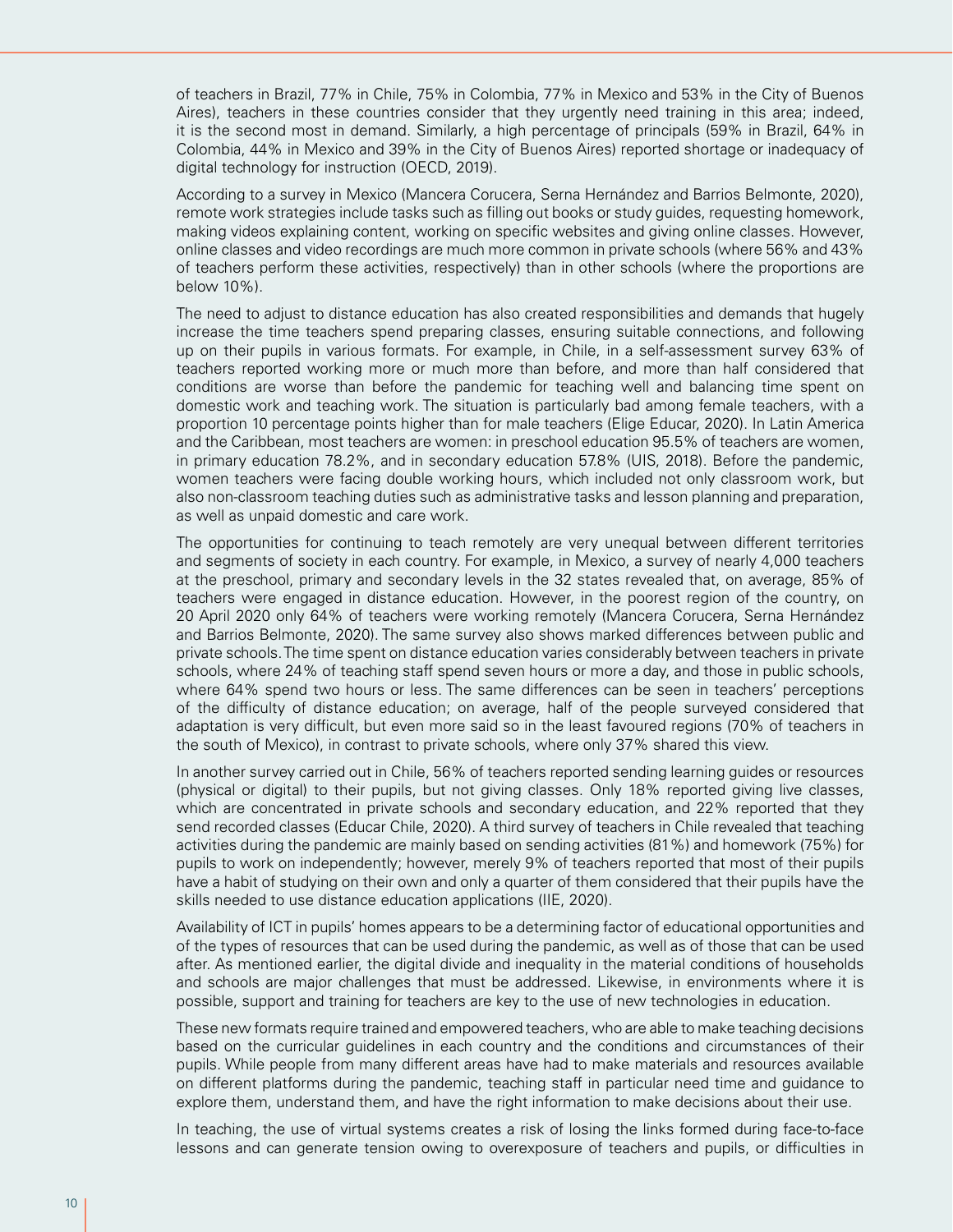maintaining teacher-pupil relationships and mediation. This is especially true in the initial education levels, particularly the preschool and primary levels, when there must be coordination with parents or caregivers to support and mediate children's processes.

From a social point of view, rises in unemployment and poverty (ECLAC, 2020b), and higher levels of domestic violence and physical and mental health problems mean that all school staff are faced with the difficulties and tensions experienced by families, without, in many cases, the material or professional resources needed to address them. This situation causes emotional exhaustion, feelings of being overwhelmed, and stress among teaching staff.

To design and implement educational responses to the social and health crisis there must be active participation by all parties involved in education, both during periods of lockdown and in the process of reopening schools. There must be improvements to management teams' ability to find creative, contextualized responses to organizational, teaching, and support issues for teachers, enabling them to address educational continuity, socioemotional support, and the strengthening of schools' social role. It is also crucial to empower teachers and educational staff to make contextualized and flexible pedagogical decisions, maintaining an appropriate balance between autonomy and the provision of support.

In addition, it is essential to consider the child-rearing, care and livelihood burdens borne by education workers. A high percentage of teachers and other education workers do not have permanent contracts, work for more than one employer, or work on an hourly or subject-based basis. According to information from TALIS, in Brazil, Colombia, Mexico and the City of Buenos Aires between 72% and 79% of teachers have permanent contracts, while in Chile the proportion is only 62%. Instability and overwork limit teachers' chances of maintaining educational continuity and increase problems with unemployment and job insecurity, including remuneration.

According to the systematization of responses by Latin American education systems to the crisis caused by the COVID-19 pandemic carried out by the Information System on Educational Trends in Latin America (SITEAL) of the UNESCO International Institute for Educational Planning (IIEP), teachers in most of the countries covered (15 out of 18) have been provided with resources of various kinds (see figure 7). These resources have focused on the provision of online courses (11 countries) and web-based resources for teachers (9 countries). Other resources aimed at teachers as part of educational responses to the crisis include the provision of digital libraries (4 countries), emotional support (3 countries) and digital devices (2 countries).



**Figure 7** | Latin America (18 countries): government initiatives to support teachers in the crisis caused by the COVID-19 pandemic, by type of support

- Source: Economic Commission for Latin America and the Caribbean (ECLAC), on the basis of Information System on Educational Trends in Latin America (SITEAL), "Sistematización de respuestas de los sistemas educativos de América Latina a la crisis de la COVID-19", 2020 [online] https://www. siteal.iiep.unesco.org/respuestas\_educativas\_covid\_19.
- Note: The 18 Latin American countries included are: Argentina, Bolivarian Republic of Venezuela, Brazil, Chile, Colombia, Costa Rica, Cuba, Dominican Republic, Ecuador, El Salvador, Guatemala, Honduras, Mexico, Panama, Paraguay, Peru, Plurinational State of Bolivia and Uruguay. Date of last update: 8 June 2020.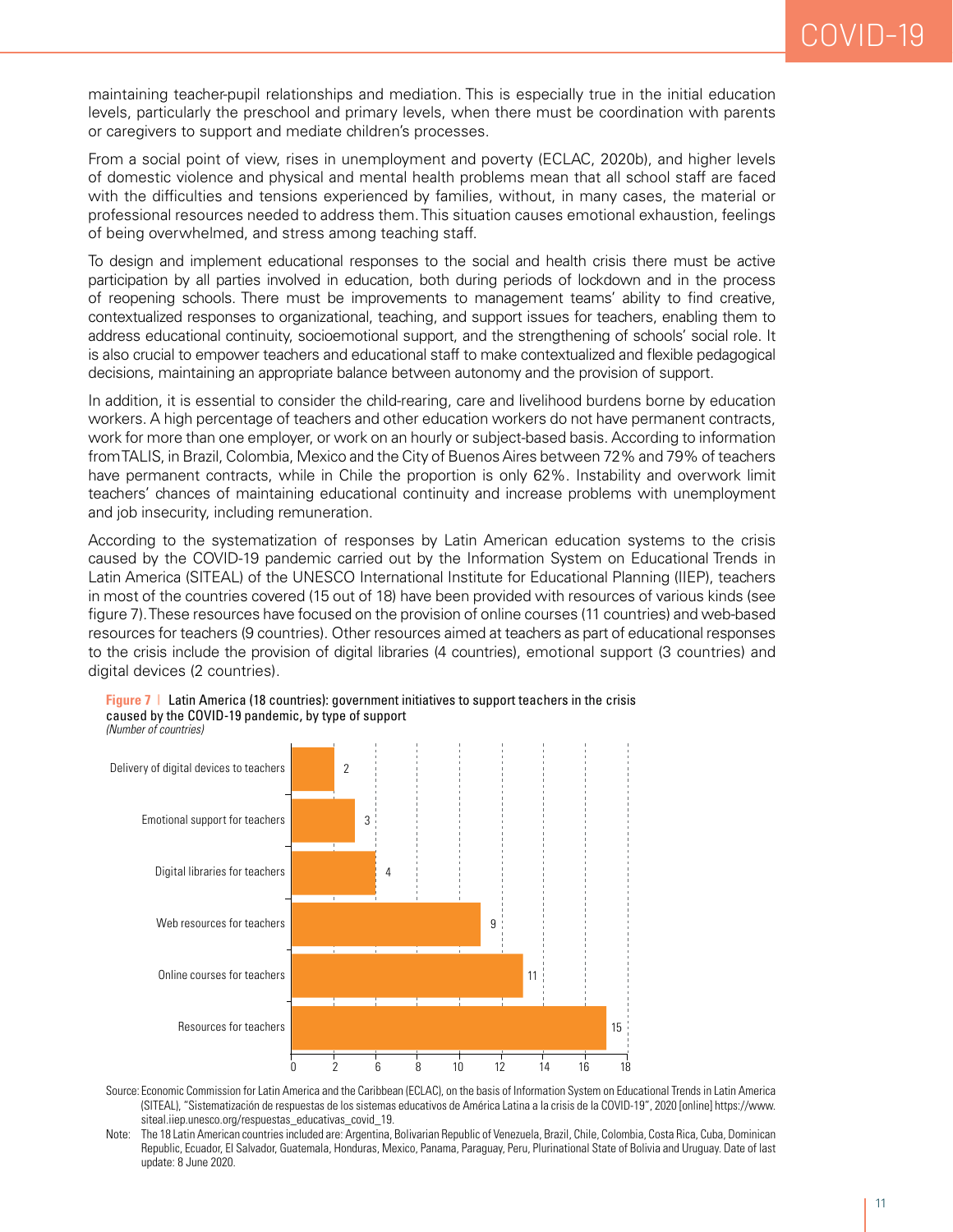A number of the online courses for teachers have focused on building and improving digital skills in the context of online distance education. For example, the Plurinational State of Bolivia has provided a course entitled Training for Digital Teachers (Dirección Departamental de Educación La Paz, 2020), the Ministry of Education of Ecuador launched a self-learning course for teachers called My Online Classroom (Ministry of Education of Ecuador, 2020) and in Colombia the Plan Padrino programme has sought to promote capacity building and the exchange of teaching experiences among highereducation institutions regarding the use and adoption of ICT in training (Ministry of Education of Colombia, 2020a). In El Salvador, a cascade training process has been initiated to train 100 technical specialists from the Ministry of Education to provide technical assistance for capacity building in online education; in turn, these specialists are expected to train the 46,000 teachers in the public education system (Ministry of Education of El Salvador, 2020a).

Other countries have also focused their training response for teachers on health-care issues. In Uruguay, the Training Department of the Human Resource Management Office of the Central Governing Council (CODICEN) of the National Public Education Administration (ANEP) has offered an online course to all teachers working in ANEP on health-related promotion and prevention issues (see ANEP, 2020). A different case is that of Nicaragua, whose schools remain open at the date of this report, so that, instead of online courses, the authorities have provided guidelines and guidance through workshops for teachers and managers on preventive measures in health and on healthy habits (Ministry of Education of Nicaragua, 2020).

With regard to provision of digital devices for teachers, as part of the process of digitalizing education in El Salvador, work is underway to acquire digital equipment for 100% of pupils and teachers in public education (Ministry of Education of El Salvador, 2020b). In Argentina, there are proposals to offer loans from Banco de la Nación Argentina at a subsidized rate to enable teachers to buy computers (Molina, 2020). In Paraguay, although no equipment has been distributed directly to teachers, priority was given to the delivery of 2,500 laptops with Internet access to 504 educational institutions in indigenous communities. This decision was made because the coronavirus is not circulating in these communities and because their way of living together as a family and a community means that "the school is within the community" and, therefore, that links with teachers have been maintained (Office of the President of the Republic of Paraguay, 2020).

Governments and education providers face a challenge of maintaining teacher's jobs, wages and benefits, and particularly of ensuring their well-being. Continued engagement with teachers to ensure their return to school will be a critical factor in ensuring that children return too.

In this scenario, teachers require priority support during lockdown and in the processes of reopening schools in the following areas, at the very least:

- **Training, advice and resources to work on different distance education formats, including training** in skills and methodologies for use of ICT and other distance teaching and learning platforms in education, and in criteria for contextualized and flexible curriculum decisions, assessment and feedback for learning.
- Support to maintain and build on advances in methodological innovation and implementation of alternative forms of teaching —incorporating opportunities for learning through play in the curriculum and contextualizing the experienced situation— and educational strategies to accelerate and resume learning of pupils who have been more severely affected during the pandemic.
- **Priority protection of health, socioemotional support, and capacity building in teaching** socioemotional skills to pupils and their families.
- Guarantees of continued employment and decent working and contractual conditions.
- Strengthening of local networks of teachers through spaces for support, learning and development of collaborative proposals to tackle curricular, teaching and socioemotional support work.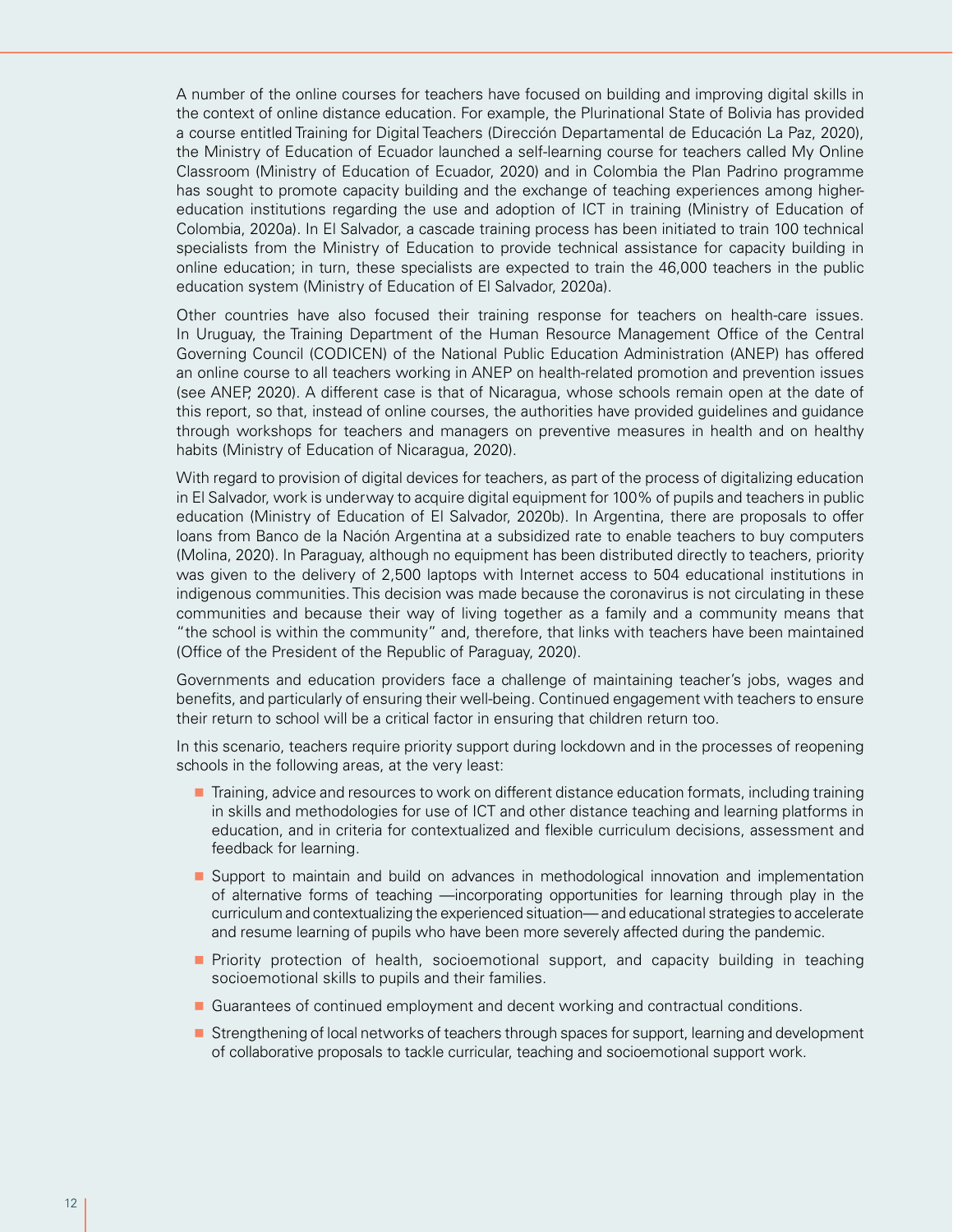#### **VI. Psychological and socio-emotional impact on the education community**

For a large share of the population, confinement measures mean living in overcrowded conditions for a prolonged period, which has serious implications for the mental health of the population and in terms of the increased exposure of children and adolescents to situations of violence. According to ECLAC/UNICEF (2020), 51.2% of children and adolescents in urban areas in Latin America live in housing conditions that are deficient to some degree. Two out of 10 live in moderately deficient housing conditions while 3 out of 10 live in severely deficient housing conditions. In other words, more than 80 million children and adolescents in urban areas live in deficient housing conditions and some 18 million reside in severely deficient households. Research has shown the important relationship between deprivation in the housing context and the violation of other rights of the child. Overcrowding means inadequate space for study and rest, which has repercussions on cognitive development in childhood and on career paths and well-being in adulthood, while also increasing susceptibility to situations of abuse (ECLAC/UNICEF, 2020).

In emergency situations, schools are a fundamental space for emotional support, monitoring of risks, educational continuity, and social and material support for students and their families. Responses should be adapted to the diversity of situations in each family and community and their support needs. Maintaining psychological, social and emotional well-being is a challenge for all members of the education community: students, families, teachers and education assistants. Those who work in education, families and communities must develop vital adaptation and emotional resilience skills. Within this framework, socio-emotional learning is a valuable tool for mitigating the harmful effects of the social and health crisis and a condition for learning. This requires accompaniment, support and resources that are specially adapted for this purpose.

One example of the provision of resources for emotional support is that of Chile, whose Ministry of Education (MINEDUC) has developed a series of socio-emotional support mechanisms aimed at the education community. Teachers have been provided with guidelines for self-care and socio-emotional well-being in the context of a health crisis, along with a teaching journal for the development of personal and autonomous socio-emotional learning based on their own experience, so that they can later pass this on to their students (MINEDUC, 2020a). The Ministry of the People's Power for Education (MPPE) of the Bolivarian Republic of Venezuela has also developed a plan for psychosocial support for students, teachers and families (MPPE, 2020), as has Cuba, which has published four pamphlets on the theme of education for socio-emotional care in the face of natural, technological and health disasters in the country (UNESCO, 2020).

Placing socio-emotional learning at the centre of the education response provides an opportunity for transformation and the development of a more comprehensive and humanistic curriculum, which incorporates key dimensions of Sustainable Development Goal (SDG) 4, to ensure inclusive and equitable quality education and promote lifelong learning opportunities for all (linked to citizenship, health, sustainability, gender equality and human rights, among other aspects) with education communities focused on students' well-being and learning. Socio-emotional learning should not be understood only as individual and contingent support, but as a lifelong learning process, both in periods of confinement and distance education and in the school return plan. Teachers and education staff need support and training for socio-emotional learning, which should be understood as a central dimension of the education process that must be developed across all school activities.

#### **VII. Prioritization of vulnerable groups**

The 2030 Agenda for Sustainable Development considers education a key factor for the achievement of the 17 SDGs and of greater well-being, prosperity and environmental sustainability. That is why SDG 4 expresses the commitment of the international community to ensure inclusive and equitable quality education and to promote lifelong learning opportunities for all.

SDG 4 highlights equity and inclusion as guiding principles and as objectives in themselves, assuming that "no education target should be considered met unless met by all" (UNESCO, 2016b, p.7). Thus, in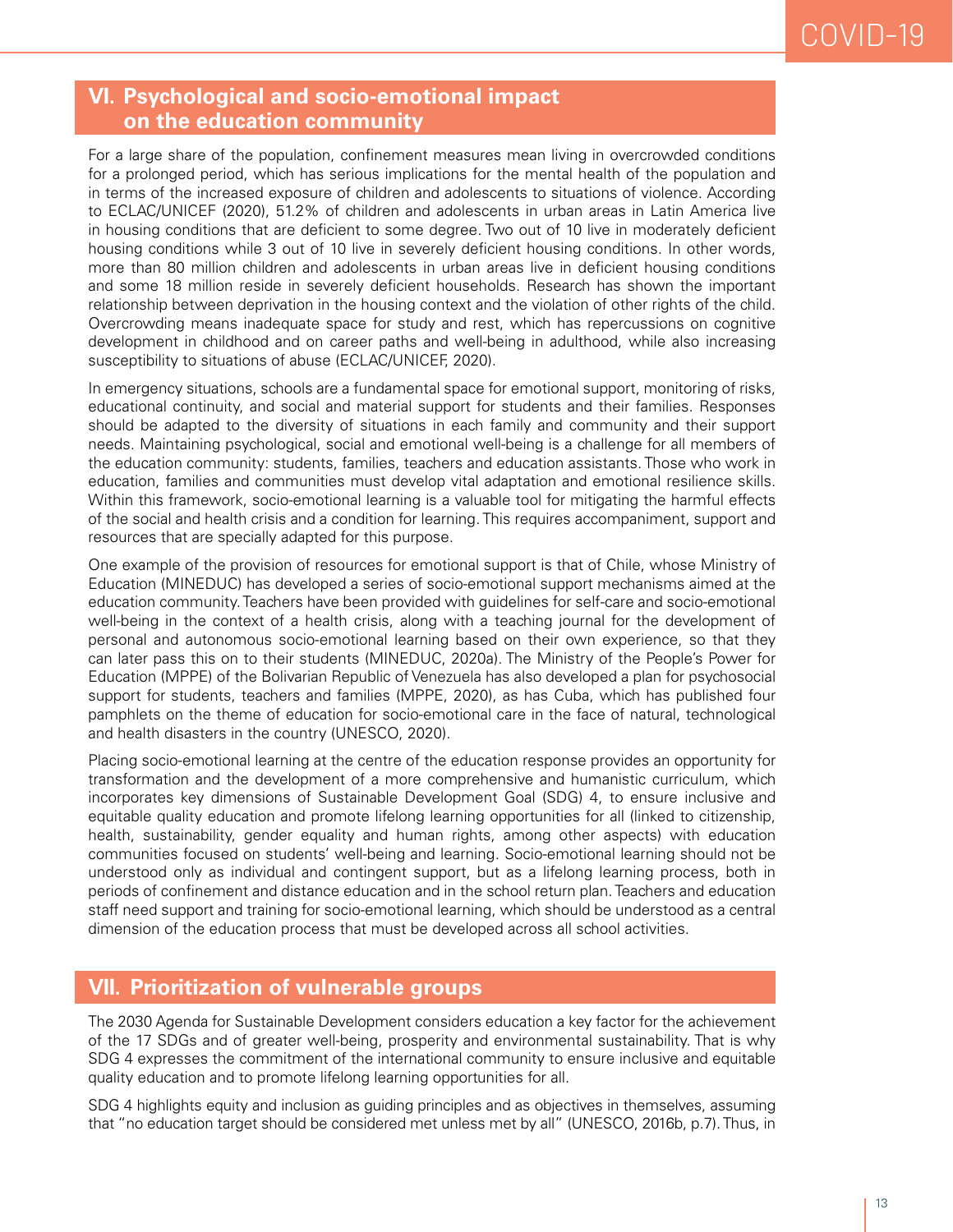the Incheon Declaration: Education 2030: Towards inclusive and equitable quality education and lifelong learning for all, Member States committed to "addressing all forms of exclusion and marginalization, disparities and inequalities in access, participation and learning outcomes" (UNESCO, 2016b, p.7) and to that end, education policy efforts must be focused on the most disadvantaged groups.

The policy intention of leaving no one behind and the commitment to reach the most disadvantaged groups runs throughout the 2030 Agenda and holds promise to bring the poorest and most marginalized groups to the forefront of political decision-making, in an exercise of justice and redress for their historical subordinate status (Vargas, 2019). In the context of the pandemic, this mandate to prioritize the most disadvantaged groups is unavoidable, mainly to ensure that the current conditions of inequality do not worsen.

The 2030 Agenda and SDG 4 identify children, youth, persons with disabilities, people living with HIV/ AIDS, older persons, indigenous peoples, refugees and internally displaced persons and migrants (United Nations, 2015, para. 23) as groups whose development should be prioritized. In the region, there are also large gaps in education access and achievement based on ethnicity and race that derive from the historical and structural exclusion and discrimination affecting Afrodescendent and indigenous populations (ECLAC/UNICEF, 2019; ECLAC, 2017 and 2018). The combination of these axes of social inequality reinforces circles of exclusion and vulnerability.

Given that inequality has been highlighted and exacerbated by the pandemic, policy options designed for education in the current context must recognize historical debts to these groups in order to guarantee their right to education, both in terms of the availability of and access to learning opportunities, and the provision of quality and relevant education adapted to their conditions, needs and aspirations (Vargas, 2019). With respect to educational continuity, it is important to consider the diverse needs and responses required by different groups, and to incorporate pedagogical approaches that are sensitive and adapted to differences in culture, language, gender and accessibility.

A specific situation that must be addressed is the risk of disengaging from education and dropping out of school among these groups which are most vulnerable to the effects of the pandemic and the consequent health, social and economic crisis. Measures must be implemented in the short and medium term to avoid the definitive interruption of education. In the short term, efforts must be made to ensure that the most susceptible children and adolescents do not disengage from education and to exhaust all possible options to encourage them to continue learning. In the medium term, mechanisms must be created to ensure that there is no negative impact on the education experience or advancement of students who have not been able to continue learning during this period. This implies coordinating measures such as the elimination of repetition and establishing flexible mechanisms for curricular continuity along with support strategies for the recovery and acceleration of learning. These education measures must be complemented with socio-emotional support and social and financial security measures for students and their families. Coordination with other policies to protect and guarantee children's rights and to provide social protection for families with dependent children is essential to support families in vulnerable situations as best as possible.

#### **A. The impact of the pandemic: gender dimensions and multiple effects**

Experience shows that health emergencies have different impacts determined by gender, and that preparation and response efforts must interpret these dimensions, both to avoid deepening inequalities and to take advantage of opportunities to foster gender equality. In this sense, the COVID-19 pandemic is no different.

For many women and girls, confinement means an increased burden of unpaid care work that, in turn, has implications for their learning. According to the International Labour Organization (ILO, 2018), in "normal" times women spend more than thrice the time spent by men on unpaid care work. With the closure of schools, this imbalance is even worse, with many women assuming multiple responsibilities simultaneously: remote work, caring for children and other family members, supervising their children's learning, and unpaid domestic work. This aggravates an already disparate situation: before the pandemic, in countries such as the Plurinational State of Bolivia, Guatemala and Nicaragua, girls spent between 3 and 4 hours a day on care, while boys spent no more than 2.8 hours. In Ecuador, girls spent 3.8 hours more than boys on domestic chores each week (ECLAC/UNICEF, 2016).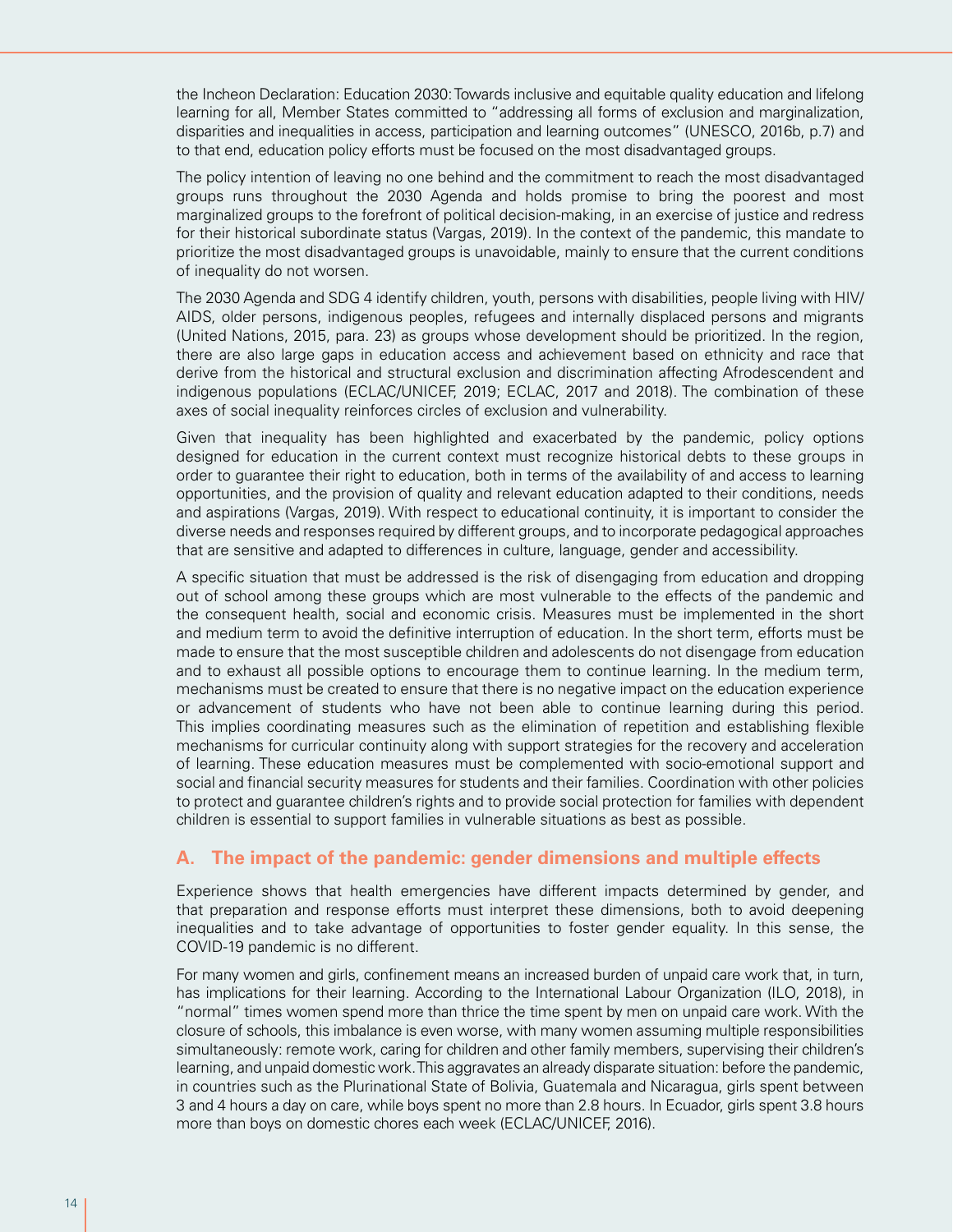One of the biggest risks women and girls face in the context of the pandemic is violence. A recent literature review (UK Aid Direct, 2020) revealed high levels of gender-based violence in past epidemics, with the most common forms being intimate partner violence and sexual exploitation and abuse. Prolonged quarantines, overcrowding, economic uncertainty and increasing poverty because of the pandemic have already increased the number of reports of gender-based violence incidents in the region, including acts of violence against women and girls, confirming the exacerbation of pre-existing vulnerabilities (UN-Women, 2020; CIM, 2020). This increase occurs in circumstances where services responsible for health, safety and protection have had to be diverted to the pandemic response. Similarly, United Nations estimates (2020) indicate that for every three months that lockdowns continue, there will be 15 million additional cases of gender-based violence worldwide. Along with the profound physical and psychosocial impacts of witnessing violence, UNESCO (2019b) has reported that this experience can have immediate and long-term implications for the learning and well-being of children and adolescents, as well as for the increase in school violence.

Considering the school closures in Latin America and the Caribbean, it is reasonable to assume that adolescent girls are at greater risk of facing various forms of abuse. In the context of disasters and other epidemics, such as the Ebola crisis in Africa, school closures led to an increase in early and forced marriage (Plan International, 2014), transactional sex to cover basic needs (Risso-Gill and Finnegan, 2015) and sexual abuse (Korkoyah and Wreh, 2015), while teenage pregnancy increased by up to 65% in some communities (UNDP, 2015). Students from vulnerable households and from areas affected by crises and with poor child supervision will face an increased risk of this type of violence. According to a report by the Pan American Health Organization (PAHO), the United Nations Population Fund (UNFPA) and the United Nations Children's Fund (UNICEF), figures representing early and unplanned pregnancies in Latin America and the Caribbean were already worrying before the pandemic, as the region has the second highest adolescent fertility rate in the world (PAHO/ UNFPA/UNICEF, 2018). However, this risk affects not only adolescent girls, but also girls younger than 14 years who are victims of rape. Some data show that in 2017, Guatemala, Honduras, Paraguay, Peru and the Plurinational State of Bolivia recorded between 700 and 2,100 pregnancies among girls aged 10–14 years (PAHO/UNFPA/UNICEF, 2018), and the situation may worsen in the current context and prevent these girls from returning to the classroom once schools reopen.

These gender-differentiated impacts worsen the situations of vulnerability and infringements of their rights already experienced by women and girls in Latin America and the Caribbean. This context, in turn, determines their ability to participate in the alternative learning modalities implemented by many countries in the region. Responses must therefore be based on thorough gender analyses, and their design, implementation, monitoring and evaluation must involve the participation of women and girls.

#### **VIII. Conclusions**

The responses implemented by the various countries have shown innovative initiatives and promising practices, as well as important advances in record time to ensure educational continuity. It is also clear that national education systems face systemic issues and challenges that require the implementation of medium- and long-term strategies based on the 2030 Agenda and SDG 4.

The COVID-19 pandemic has exacerbated social inequalities, inequity and exclusion, while paradoxically presenting an opportunity to strengthen social relations, guided by solidarity and collaboration in pursuit of the common good, and also by responsibility for the care of others, as an essential dimension of one's own care and survival. The current crisis has given new meaning to social ties, which in turn serve as a basis to rebuild identities and the meaning of citizenship —including in a global dimension— around a practical idea of creating the common good in the short term. This is possible through large and small collective actions on a daily basis, which, without ignoring the dominant conflicts dividing societies, recognise and encourage cohesion as a critical element of building a common future.

In this scenario, and given the next stages of the pandemic and the phenomena or processes of ongoing or future global crises —such as climate change— key actors are increasingly underscoring the need to rethink education, giving priority in new content to preparing students to understand reality, to coexist and act in times of crisis and uncertainty, to make decisions at the individual and family levels and to encourage collective solutions to urgent challenges that contribute to the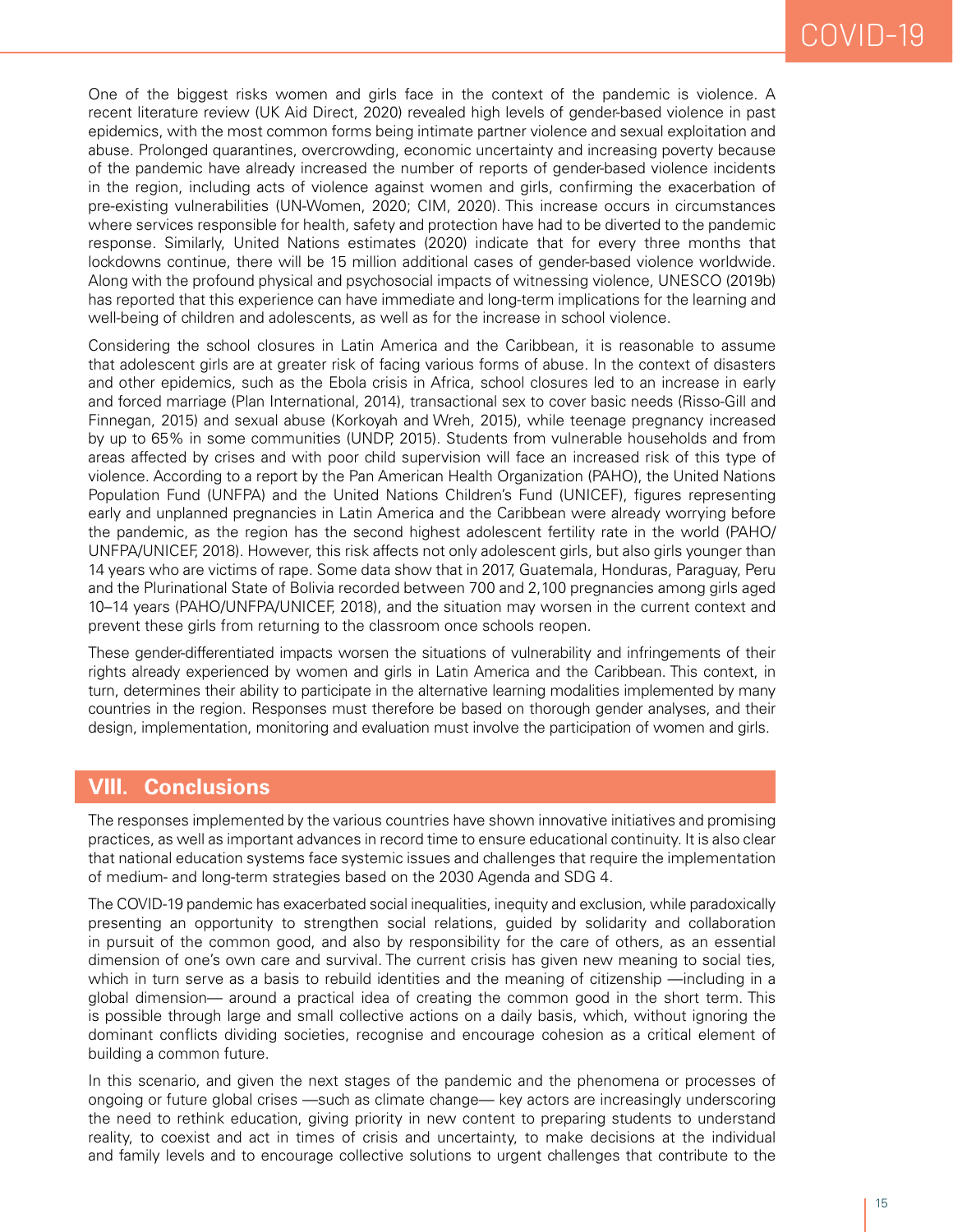world's structural transformation. This is the essence of the definition of global citizenship education proposed by UNESCO, which seeks not only to empower people individually, but also to seize and build their realities on the basis of strengthening social relations, through care for themselves and others, empathy, respect and recognition of diversity, friendship and solidarity, thus contributing to social coexistence and cohesion, which are necessary for building collective actions.

National education responses help to identify priority challenges when implementing measures to ensure continuity, equity and inclusion in education while face-to-face classes are suspended and during the process of reopening education centres:

- (i) Equity and inclusion: focus on the most vulnerable and marginalized population groups —including indigenous peoples, Afrodescendants, refugees and migrants, the most socioeconomically disadvantaged populations and persons with disabilities— and on sexual and gender diversity.
- (ii) Quality and relevance: focus on improving the content of curricula (in relation to health and wellbeing, in particular) and on specialized support for teachers, ensuring appropriate contractual and working conditions, teacher training for distance learning and the return to school, and socio-emotional support in order to work with students and their families.
- (iii)Education system: preparedness of the education system to respond to crises, i.e. resilience at all levels.
- (iv)Interdisciplinary and intersectoral approaches: planning and implementation focused not only on education, but also on health, nutrition and social protection.
- (v) Partnerships: cooperation and collaboration between different sectors and actors to achieve an integrated system, focused on students and education staff.

States and their education and social protection systems are faced with these challenges, which specifically reflect the need for the fulfilment of the right to education. Thus, there must be adequate resources for budget allocation and distribution.

In terms of education financing, an initial analysis by the UNESCO International Institute for Educational Planning (IIEP, 2020) shows that the crisis caused by the pandemic will have a significant impact on two levels:

- (i) The loss of education spending for the duration of the crisis, as well as the resulting additional cost.
- (ii) The expected downturn in future financial resources available to the education sector.

Given the most recent ECLAC projection (2020d) of a contraction in regional economic activity and an average decline of 9.1% in GDP in Latin America and the Caribbean, safeguarding financing for education is a fundamental priority to protect national education systems from the exacerbation of inequalities in access to education and of the learning crisis. According to UNESCO, on the basis of data available from 25 countries in the region, without the pandemic, education spending would have increased by 3.6% from 2019 to 2020 (from US\$ 514 billion to US\$ 532 billion). However, given the projected contraction of GDP in the region, the amount of resources available for education could fall by more than 9% in 2020 alone. Since the economic impact of the COVID-19 pandemic is still evolving and the recovery may take longer, the real budgetary consequences may not be seen until 2021. It is therefore essential to calculate the costs of national education systems and to prioritize spending, as well as to ensure the protection of education as a fundamental human right and to harness the transformative potential of education, not only to build resilient systems but also to contribute to the social recovery.

In summary, the current COVID-19 pandemic poses significant challenges for education and social systems in the countries of the region that must be addressed in a coordinated manner. It also offers valuable lessons on the real priorities of life as part of a community. Today, these challenges and lessons offer the prospect of rethinking the purpose of education and its role in sustaining human life and dignity, so that no one is left behind. In other words, as countries consider the best way to tackle uncertainties and reopen their education institutions safely, this crisis provides an unprecedented opportunity to increase the resilience of national education systems and transform them into equitable and inclusive systems that help to fulfil the collective commitment made in the 2030 Agenda for Sustainable Development.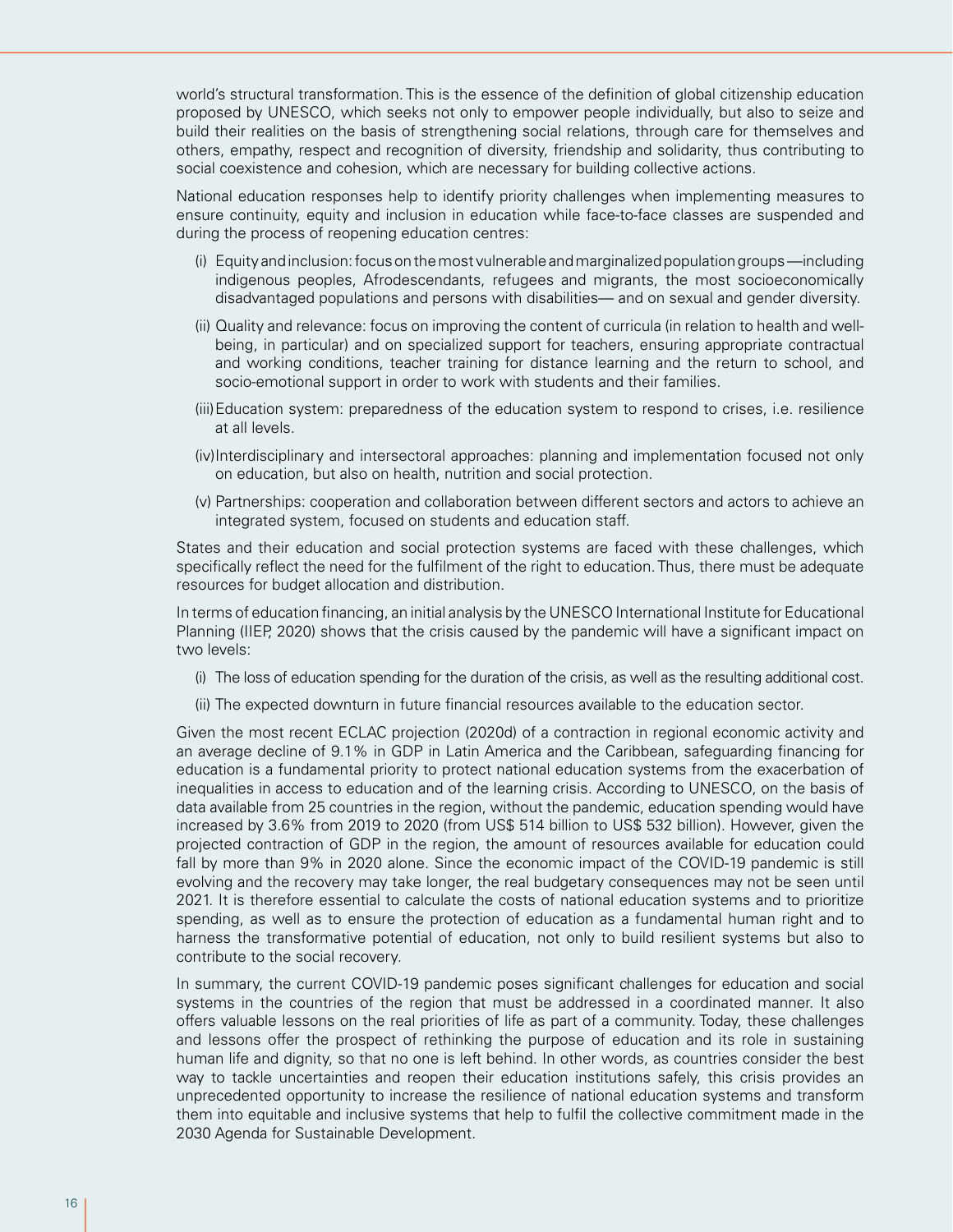## COVID-19

#### **Bibliography**

- Álvarez Marinelli, H. and others (2020), "La educación en tiempos del coronavirus: los sistemas educativos de América Latina y el Caribe ante COVID-19", *Documento para Discusión*, No. IDB-DP-00768, Washington, D.C., Inter-American Development Bank (IDB) [online] https://publications.iadb.org/publications/spanish/ document/La-educacion-en-tiempos-del-coronavirus-Los-sistemas-educativos-de-America-Latina-y-el-Caribe-ante-COVID-19.pdf [accessed on: 4 August 2020].
- ANEP (National Public Education Administration) (2020), "Llamado a inscripción para curso dictado por formadores internos de la ANEP" [online] https://www.anep.edu.uy/sites/default/files/images/2020/ noticias/abril/200424/curso\_promocion\_y\_prevencion\_en\_salud\_docente\_anep\_virtual\_grupo2\_ 2020-v2.pdf.
- CIM (Inter-American Commission of Women) (2020), *COVID-19 in Women's Lives: Reasons to Recognize the Differential Impacts* [online] http://www.oas.org/es/cim/docs/ArgumentarioCOVID19-EN.pdf.
- Dirección Departamental de Educación La Paz (2020), "Programa Formación del Profesor Digital" [online] https://sites.google.com/gegbolivia.org/gsuite-ddlp/p%C3%A1gina-principal [accessed on: 12 June 2020].
- ECLAC (Economic Commission for Latin America and the Caribbean) (2020a), "Latin America and the Caribbean and the COVID-19 pandemic: economic and social effects", *Special Report COVID-19*, No. 1, Santiago, 3 April.
- (2020b), "The social challenge in times of COVID-19", *Special Report COVID-19*, No. 3, Santiago, 12 May.
- (2020c), "COVID-19 pandemic will lead to the biggest contraction in economic activity in the region's history: a -5.3% drop in 2020", 21 April [online].
- (2020d), "Addressing the growing impact of COVID-19 with a view to reactivation with equality: new projections", *Special Report COVID-19*, No. 5, Santiago, July.
- (2019), *Social Panorama of Latin America, 2018* (LC/PUB.2019/3-P), Santiago.
- (2018), *Towards a regional agenda for inclusive social development: bases and initial proposal* (LC/MDS.2/2), Santiago.
- (2017), *Social Panorama of Latin America, 2016* (LC/PUB.2017/12-P), Santiago.
- ECLAC/UNICEF (Economic Commission for Latin America and the Caribbean/United Nations Children's Fund) (2020), "La ciudad y los derechos de niñas, niños y adolescentes", *Challenges*, No. 23, Santiago, January.
- (2019), "The rights of children of African descent in Latin America and the Caribbean", *Challenges*, No. 22, Santiago, November.
- (2016), "The right to free time in childhood and adolescence", *Challenges*, No. 19, Santiago, August.
- Educar Chile (2020), "Informe de resultados Encuesta #VinculandoAprendizajes: indagación sobre estrategias de los docentes y apoyos requeridos para la educación a distancia en contexto de crisis sanitaria", Santiago, Fundación Chile/Ministry of Education of Chile [online] https://www.educarchile.cl/ sites/default/files/2020-06/VinculandoAprendizajes-educarchile.pdf [accessed on: 4 August 2020].
- Elige Educar (2020), "Situación de docentes y educadores en contexto de pandemia: reporte de resultados 20 de mayo 2020", Santiago [online] https://eligeeducar.cl/wp-content/uploads/2020/05/Resultados\_ EncuestaEEcovid\_SitioWeb\_mi.pdf [accessed on: 4 August 2020].
- Government of Mexico (2020), "Escuelas: herramientas digitales para la educación en casa" [online] https://www.gob.mx/trabajoencasa?tab=Escuelas [accessed on: 12 June 2020].
- Guimaraes, J. (2020), "Professores do Distrito Federal podem se inscrever na formação do Google Sala de Aula", 17 April, Consed.info, National Council of Education Secretaries (CONSED) [online] https:// consed.info/2020/04/17/professores-do-distrito-federal-podem-se-inscrever-na-formacao-do-googlesala-de-aula/ [accessed on: 12 June 2020].
- IIE (Institute of Educational Computer Science of Universidad de La Frontera) and others (2020), "Informe de resultados. Docencia durante la crisis sanitaria: la mirada de los docentes. ¿Cómo están abordando la educación remota los docentes de las escuelas y liceos de Chile en el contexto de la crisis sanitaria?", Santiago, May [online] https://www.miradadocentes.cl/Informe-de-Resultados\_Docencia\_Crisis\_ Sanitaria.pdf [accessed on: 4 August 2020].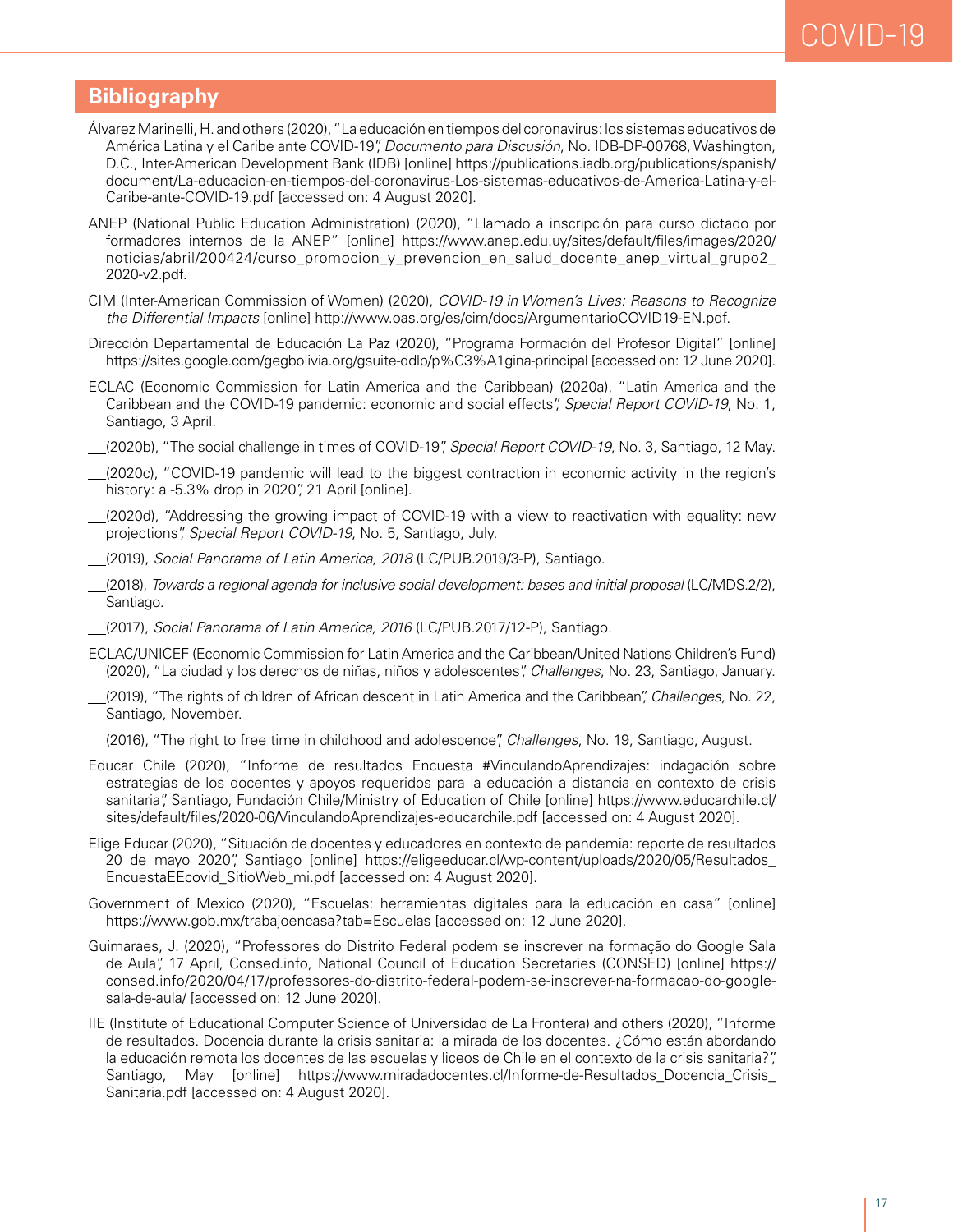- IIEP (UNESCO International Institute for Educational Planning) (2020), "What price will education pay for COVID-19?", 7 April [online] http://www.iiep.unesco.org/en/what-price-will-education-paycovid-19-13366.
- ILO (International Labour Organization) (2018), *Care work and care jobs for the future of decent work*, Geneva.
- INAFOCAM (Instituto Nacional de Formación y Capacitación del Magisterio) (2020), "MINERD e INAFOCAM inician programa de capacitación masFiva en herramientas tecnológicas para docentes" [online] http://www.inafocam.edu.do/index.php/noticias/item/802-minerd-e-inafocam-inician-programa-decapacitacion-masiva-en-herramientas-tecnologicas-para-docentes [accessed on: 12 June 2020].
- Korkoyah, D. and F. Wreh (2015), *Ebola Impact Revealed: An Assessment of the Differing Impact of the Outbreak on Women and Men in Liberia*, Monrovia, United Nations Entity for Gender Equality and the Empowerment of Women (UN-Women)/Oxfam/Ministry of Gender Children and Social Protection.
- Mancera Corucera, C., L. Serna Hernández and M. Barrios Belmonte (2020), "Pandemia: maestros, tecnología y desigualdad", Nexos, 29 April [online] https://educacion.nexos.com.mx/?p=2286 [accessed on: 16 June 2020].
- MEP (Ministry of Public Education of Costa Rica) (2020a), "Caja de Herramientas para Docentes" [online] https://cajadeherramientas.mep.go.cr/ [accessed on: 12 June 2020].
- (2020b), "MEP lanza estrategia 'Aprendo en casa'" [online] https://www.mep.go.cr/noticias/mep-lanzaestrategia-%E2%80%9Caprendo-casa%E2%80%9D-0 [accessed on: 12 June 2020].
- Messina, D. and L. García (2020), "Estudio diagnóstico sobre docentes en América Latina y el Caribe", *Documento de Trabajo*, Santiago, United Nations Educational, Scientific and Cultural Organization (UNESCO).
- MINEDU (Ministry of Education of Peru) (2020), "Minedu inicia curso virtual sobre el papel del docente en la enseñanza a distancia" [online] https://www.gob.pe/institucion/minedu/noticias/112135-mineduinicia-curso-virtual-sobre-el-papel-del-docente-en-la-ensenanza-a-distancia [accessed on: 12 June 2020].
- MINEDUC (Ministry of Education of Chile) (2020a), "Mineduc entrega recomendaciones para el apoyo socioemocional de docentes, estudiantes y sus familias", 29 May [online] https://www.mineduc.cl/ apoyo-socioemocional-en-tiempos-de-pandemia/ [accessed on: 12 June 2020].
- (2020b), "Mineduc, Unesco y Unicef se unen para educar sobre impacto socioemocional en comunidades educativas por pandemia de coronavirus", 8 May [online] https://www.mineduc.cl/ aprendizaje-socioemocional-en-tiempos-de-pandemia/ [accessed on: 12 June 2020].
- Ministry of Education of Argentina (2020), "Seguimos educando" [online] https://www.educ.ar/#gsc.tab=0 [accessed on: 12 June 2020].
- Ministry of Education of Colombia (2020a), "Biblioteca CommonLit", Aprender Digital [online] https:// contenidos.colombiaaprende.edu.co/biblioteca-commonlit [accessed on: 12 June 2020].
- (2020b), "Ministerio de Educación Nacional e Instituciones de Educación Superior fortalecen actividades académicas asistidas con herramientas TIC a través del plan padrino, una oportunidad para el crecimiento del sector" [online] https://www.mineducacion.gov.co/portal/salaprensa/Noticias/396744:Ministerio-de-Educacion-Nacional-e-Instituciones-de-Educacion-Superior-fortalecen-actividades-academicas-asistidascon-herramientas-TIC-a-traves-del-plan-padrino-una-oportunidad-para-el-cre [accessed on: 12 June 2020].
- Ministry of Education of Ecuador (2020), "El Ministerio de Educación abre el curso de autoaprendizaje 'Mi Aula en Línea'" [online] https://educacion.gob.ec/el-ministerio-de-educacion-abre-el-curso-de-autoaprendizajemi-aula-en-linea/ [accessed on: 12 June 2020].
- Ministry of Education of El Salvador (2020a), "MINED trabaja en la digitalización de la educación" [online] https://www.mined.gob.sv/noticias/item/1015516-mined-trabaja-en-la-digitalizacion-de-la-educacion. html [accessed on: 12 June 2020].
- (2020b), "MINED y Secretaría de Innovación trabajan para la dotación de equipo tecnológico y conectividad de todos los estudiantes y docentes del sector público" [online] https://www.mined. gob.sv/noticias/item/1015519-mined-y-secretaria-de-innovacion-trabajan-para-la-dotacion-de-equipotecnologico-y-conectividad-de-todos-los-estudiantes-y-docentes-del-sector-publico.html [accessed on: 12 June 2020].
- Ministry of Education of Guatemala (2020), "Banco Virtual de Recursos Educativos", #Aprendo en Casa [online] https://aprendoencasa.mineduc.gob.gt/index.php/docentes [accessed on: 12 June 2020].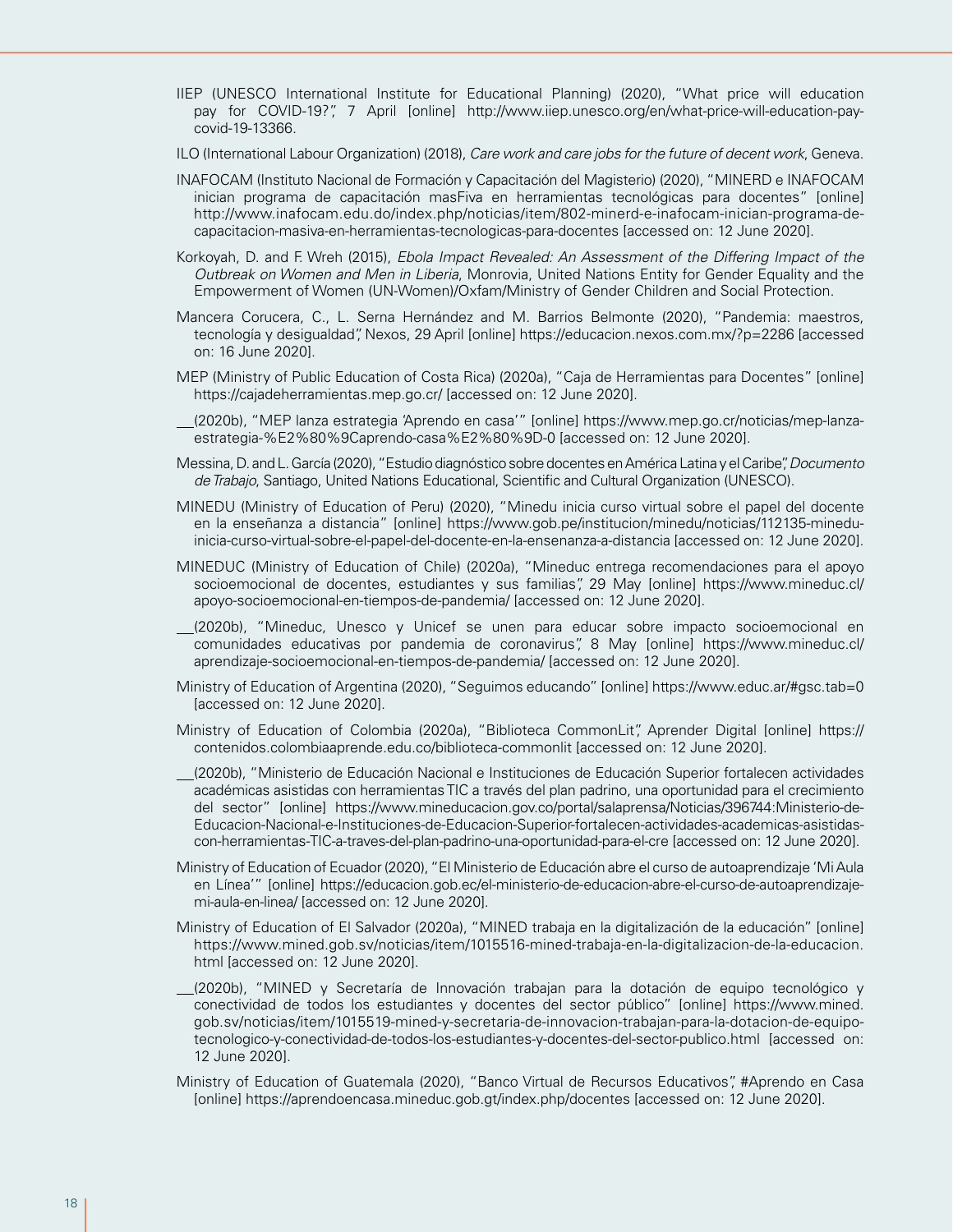- Ministry of Education of Nicaragua (2020), "Docentes afianzan conocimientos en educación preventiva y hábitos saludables" [online] https://www.mined.gob.ni/docentes-afianzan-conocimientos-en-educacionpreventiva-y-habitos-saludables/ [accessed on: 12 June 2020].
- Ministry of Education of Panama (2020), "Capacitación virtual en herramientas didácticas para innovar en el rol docente: elaboración de guías, planificación estratégica y liderazgo colectivo", Enseña por Panamá [online] https://ensenaporpanama.com/capacitacion/ [accessed on: 12 June 2020].
- Ministry of Education of Paraguay (2020), "¡Tu Escuela en Casa!" [online] https://aprendizaje.mec.edu.py/ aprendizaje/ [accessed on: 12 June 2020].
- Molina, M. (2020), "Educación: la brecha digital profundiza las desigualdades en la pandemia", *Página 12*, 17 May [online] https://www.pagina12.com.ar/266370-educacion-la-brecha-digital-profundiza-las-desigualdadesen- [accessed on: 12 June 2020].
- MPPE (Ministry of People's Power for Education of the Bolivarian Republic of Venezuela) (2020), "MPPE presentó plan de apoyo psicosocial para estudiantes, docentes y familias durante la cuarentena", 8 April [online] http:// me.gob.ve/index.php/noticias/125-noticias2020/abril-2020/6665-mppe-presento-plan-de-apoyo-psicosocialpara-estudiantes-docentes-y-familias-durante-la-cuarentena [accessed on: 12 June 2020].
- OECD (Organization for Economic Cooperation and Development) (2019), *TALIS 2018 Results (volume I): Teachers and School Leaders as Lifelong Learners*, Paris, OECD Publishing.
- Office of the President of the Republic of Paraguay (2020), "Notebooks con conectividad para escuelas de comunidades indígenas" [online] https://www.presidencia.gov.py/articulo/38103-notebooks-con-conectividadpara-escuelas-de-comunidades-indigenas.html#.XuOwbjpKhnK [accessed on: 12 June 2020].
- PAHO/UNFPA/UNICEF (Pan American Health Organization/United Nations Population Fund/United Nations Children's Fund) (2017), *Accelerating progress toward the reduction of adolescent pregnancy in Latin America and the Caribbean: report of a technical consultation (Washington, D.C., USA, August 29-30, 2016*), Washington, D.C.
- Plan International (2014), *Young Lives on Lockdown: The Impact of Ebola on Children and Communities in Liberia. Interim Report*, Woking, December.
- Rieble-Aubourg, S. and A. Viteri (2020), "COVID-19: Are we prepared for online learning?", *CIMA Brief*, No. 20, Washington, D.C., Inter-American Development Bank (IDB) [online] https://publications.iadb. org/publications/english/document/CIMA-Brief-20-COVID-19-Are-We-Prepared-for-Online-Learning.pdf [accessed on: 4 August 2020].
- Risso-Gill, I. and L. Finnegan (2015), *Children's Ebola Recovery Assessment: Sierra Leone*, Plan International and others [online] https://www.savethechildren.org/content/dam/global/reports/emergency-humanitarianresponse/ebola-rec-sierraleone.pdf.
- Secretariat of Education of Honduras (2020), "Educatrachos: Portal Educativo de Honduras" [online] http:// www.educatrachos.hn/ [accessed on: 12 June 2020].
- SITEAL (Information System on Educational Trends in Latin America) (2020), "Sistematización de respuestas de los sistemas educativos de América Latina a la crisis de la COVID-19" [online] https://www.siteal. iiep.unesco.org/respuestas\_educativas\_covid\_19 [accessed on: 12 June 2020].
- Trucco, D. and A. Palma (eds.) (2020), "Childhood and adolescence in the digital age: a comparative report of the Kids Online surveys on Brazil, Chile, Costa Rica and Uruguay", *Project Documents* (LC/TS.2020/18/ Rev.1), Santiago, Economic Commission for Latin America and the Caribbean(ECLAC).
- UIS (UNESCO Institute for Statistics) (2018), "Education: percentage of female teachers by teaching level of education", United Nations Educational, Scientific and Cultural Organization (UNESCO) [online] http:// data.uis.unesco.org/index.aspx?queryid=178.
- UK Aid Direct (2020), "Impact of COVID-19 pandemic on violence against women and girls", *VAWG Helpdesk Research Report*, No. 284.
- UNDP (United Nations Development Programme) (2015) *Assessing Sexual and Gender Based Violence during the Ebola Crisis in Sierra Leone* [online] https://www.sl.undp.org/content/sierraleone/en/home/ library/crisis\_prevention\_and\_recovery/assessing-sexual-and-gender-based-violence-during-the-ebolacris.html.